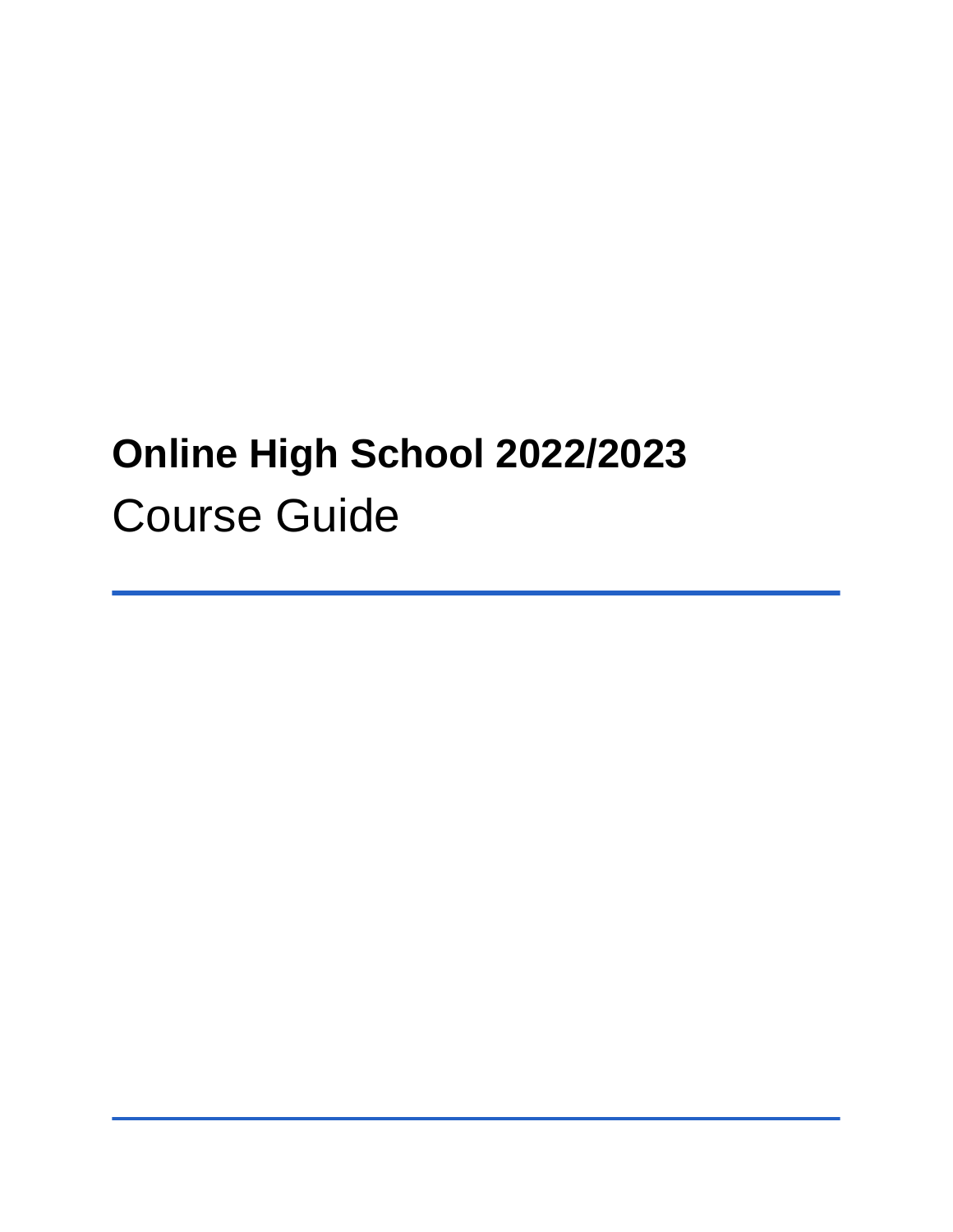| <b>Introduction</b>                                       | $\overline{\mathbf{4}}$ |
|-----------------------------------------------------------|-------------------------|
| <b>Registration Procedures</b>                            | $\overline{4}$          |
| <b>Course Credits</b>                                     | 5                       |
| Admission to Post-Secondary Institutions                  | 6                       |
| Guidelines to Planning Your Program                       | 6                       |
| Grade 10                                                  | 6                       |
| Grade 11                                                  | $\overline{7}$          |
| Grade 12                                                  | $\overline{7}$          |
| <b>Course Prerequisites</b>                               | 8                       |
| Alberta High School Diploma Requirements                  | 9                       |
| K&E Certificate of Achievement Requirements               | 10                      |
| <b>English Language Arts</b>                              | 11                      |
| English Language Arts 10-1                                | 11                      |
| English Language Arts 10-2                                | 11                      |
| English Language Arts 20-1                                | 12                      |
| English Language Arts 20-2                                | 12                      |
| English Language Arts 30-1                                | 12                      |
| English Language Arts 30-2                                | 13                      |
| <b>Mathematics</b>                                        | 14                      |
| <b>Goals of Course Sequences</b>                          | 14                      |
| Design of Course Sequences (Streams)                      | 14                      |
| Math 10C                                                  | 15                      |
| <b>Math 20-1</b>                                          | 15                      |
| <b>Math 20-2</b>                                          | 16                      |
| <b>Math 30-1</b>                                          | 16                      |
| <b>Math 30-2</b>                                          | 16                      |
| Math 10-3, 20-3, & 30-3                                   | 17                      |
| Math 31                                                   | 17                      |
| <b>Science (Biology, Chemistry, Physics, and Science)</b> | 18                      |
| <b>Biology</b>                                            | 18                      |
| Biology 20                                                | 18                      |
| Biology 30                                                | 19                      |
| <b>Chemistry</b>                                          | 19                      |
| Chemistry 20                                              | 19                      |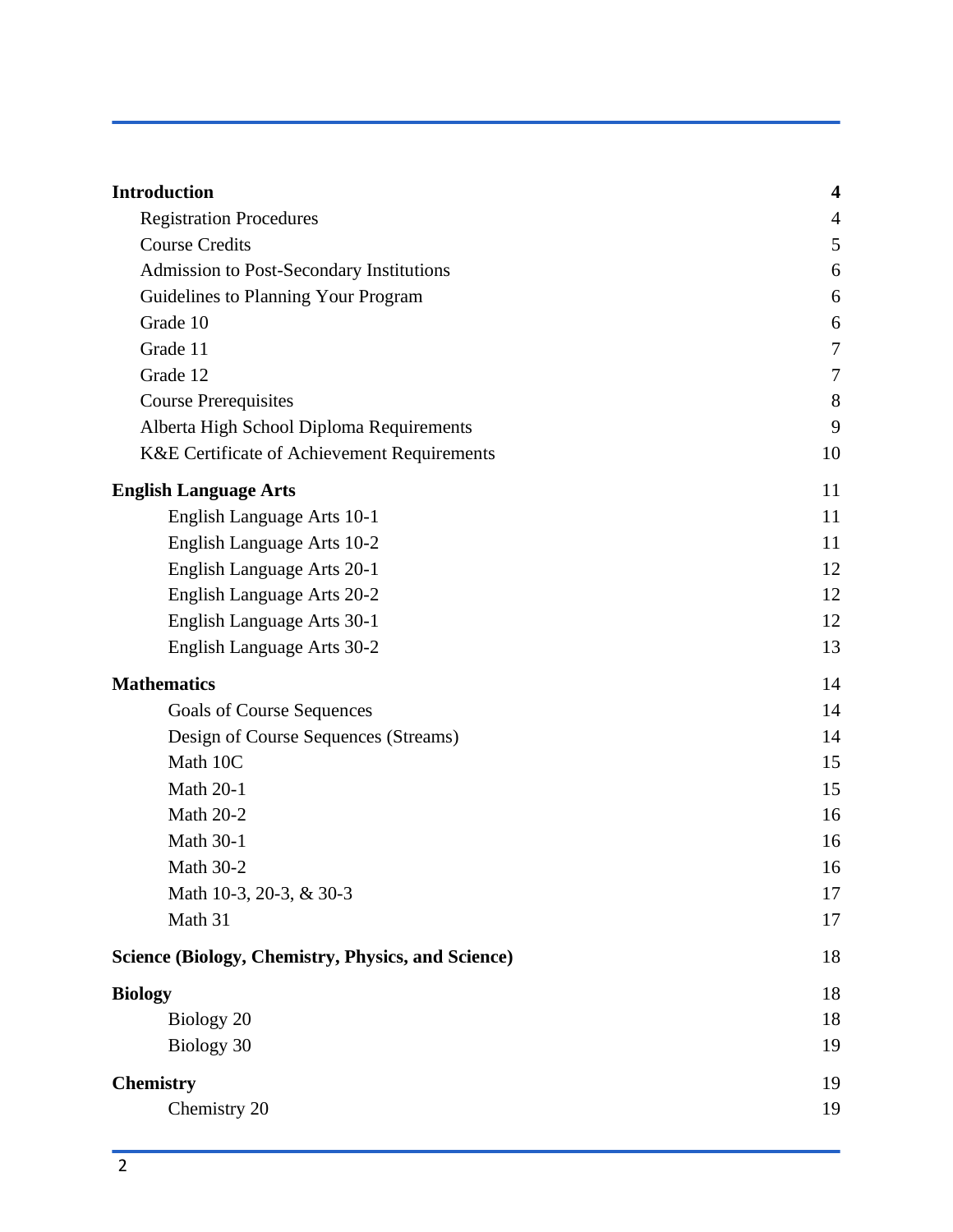| Chemistry 30                        | 19 |
|-------------------------------------|----|
| <b>Physics</b>                      | 20 |
| Physics 20                          | 20 |
| Physics 30                          | 20 |
| <b>Science</b>                      | 20 |
| Science 10                          | 21 |
| Science 14                          | 21 |
| Science 20                          | 21 |
| Science 24                          | 22 |
| Science 30                          | 22 |
| <b>Social Studies</b>               | 23 |
| Social Studies 10-1                 | 23 |
| Social Studies 10-2                 | 23 |
| Social Studies 20-1                 | 23 |
| Social Studies 20-2                 | 24 |
| Social Studies 30-1                 | 24 |
| Social Studies 30-2                 | 24 |
| <b>Additional Required Courses</b>  | 25 |
| <b>Option (or Elective) Courses</b> | 26 |
| <b>Work Experience</b>              | 34 |
| WeConnect                           | 35 |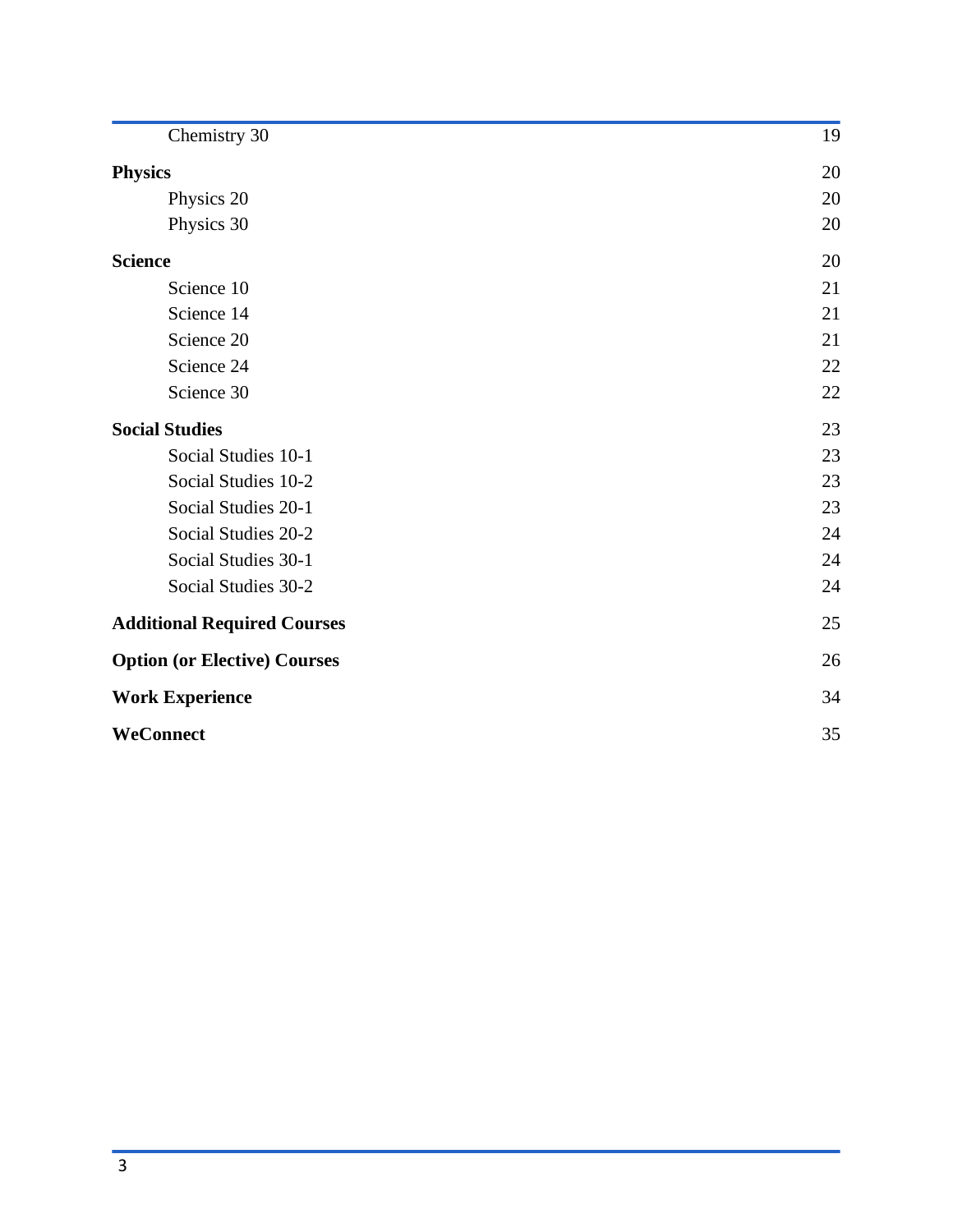### Introduction

This course guide is designed to provide you with assistance in planning your high school program. It is imperative that you take care in planning your course selections so that you keep your career and post-secondary options as open and flexible as possible. If you have a career in mind, check the university or technical institute prerequisites to get an idea of what is required, and share your plan with your guidance counsellor so that you can ensure that you enroll in the courses that you need. Consider taking the most challenging level of courses at which you can be successful in order to challenge yourself and ensure that you have the most post-secondary options possible.

<span id="page-3-0"></span>Remember, if you or your parents have any questions or concerns about courses or programs, ask for assistance prior to classes starting, because once the semester has begun, changes are often more difficult to accomplish since some courses fill up.

### Registration Procedures

- 1. **REGISTRATION:** Course selection will be done online through the PowerSchool Parent/Student Portal (students and/or parents must be able to log into the PowerSchool Parent/Student Portal in order to register). Recommendations for placement in core courses will be based on prerequisite marks as indicated in the "Course Description" section of this booklet. Students not having the proper prerequisite may be placed in the lower course offering.
- 2. **ADVANCE REGISTRATION:** The responsibility rests on the student to know the requirements of a high school diploma and to seek out the necessary help in making some longer-range career plans. Students should discuss their program selection and course choices with parents and guidance counsellors or school administrators. Every effort will be made to give the student his/her first choice of courses.
- 3. **COURSE CHANGES:** Students are advised to select carefully since the entire school schedule is based on the total number of student requests for each course. The counsellor will be available by appointment the week before school opens in September to make any necessary changes.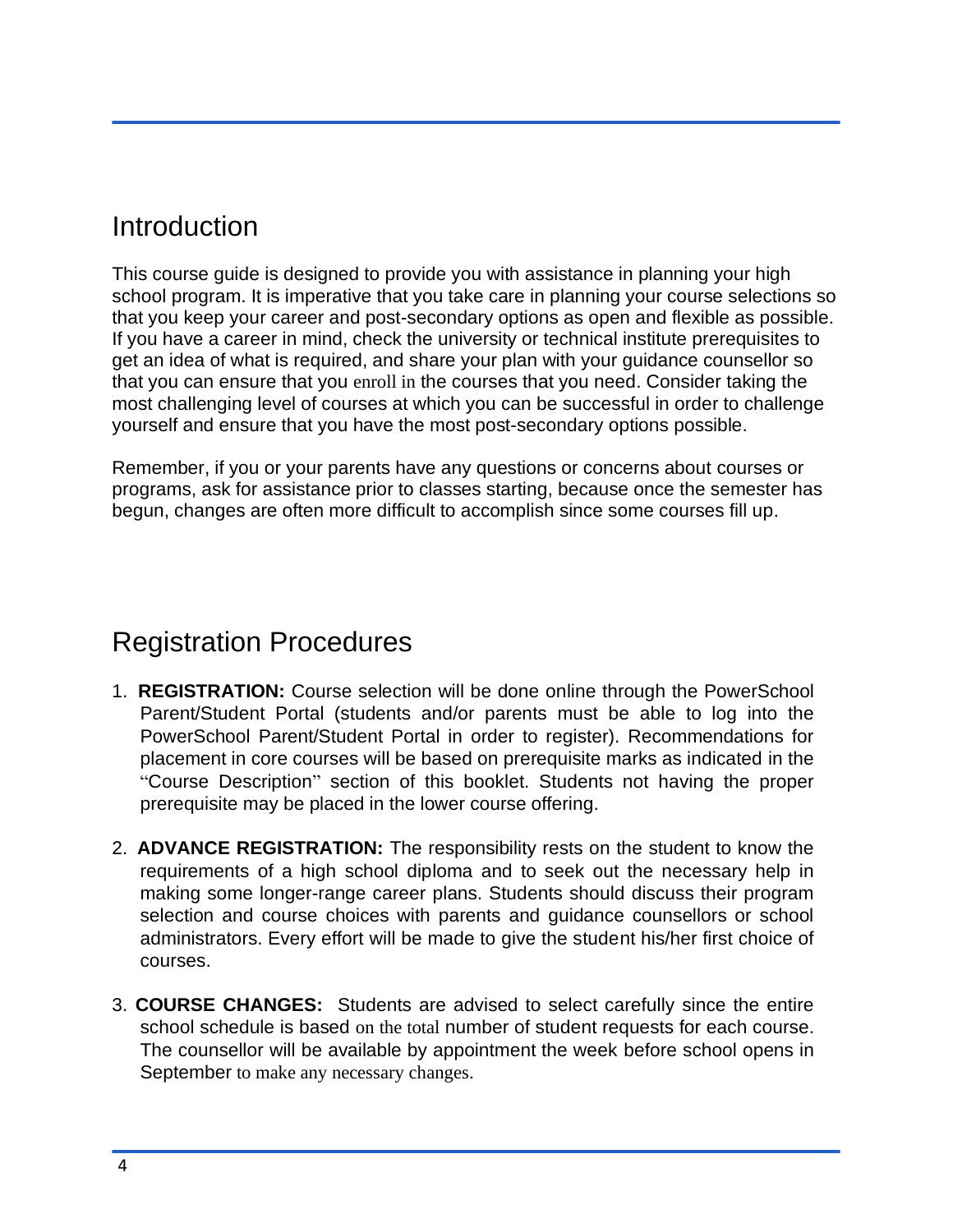4. **GRADE 9 PREREQUISITES:** In order to register in Science 10, English 10-1, Math 10C and Social Studies 10- 1, the student should achieve at least 60% in the correlating grade 9 level of each course. Students failing a Grade 9 course will automatically be directed to English 10-2, Social Studies 10-2, Math 10-3, or Science 14 depending on which course they failed, or possibly the Knowledge and Employability (K&E) program if the student is not able to perform at grade level and requires a modified curriculum. For example, a student in English 9 with a final of 45% will be automatically placed in English 10-2.

## <span id="page-4-0"></span>Course Credits

- 1. Each course taken at Online High School, starting in Grade 10, is assigned a credit value according to the following scheme:
	- · A course taken for one quarter of the year typically has a value of three (3) credits.
	- · A course taken over a full semester has a value of five (5) credits.
	- Career and Technology Studies (CTS) modules have a value of one (1) credit per module. This means that students can progress through CTS courses at a more independent rate. Students are advised to check with their CTS teacher to see how many modules are expected to be completed and at what rate.
- 2. A **minimum of 100 credits** is required for a High School Diploma (specific details to follow later in this document.
- 3. Diploma Exams
	- Provincial diploma examinations will be written in grade 12 core classes.
	- · To receive credit in these courses, students will be required to write the provincial diploma examinations and obtain a total course mark of 50% or better. The student's final course mark will consist of a 70% weighting of the school-awarded mark, and a 30% weighting from the provincial diploma examination mark unless Alberta Education sees reason to alter the weighting in a given year.
- 4. Rules Governing Awarding of Credits
	- · A **minimum of 50%** is required to receive credits in all courses.
	- · Though courses are taught online, students are expected to attend synchronous sessions. Attendance will be taken at each session.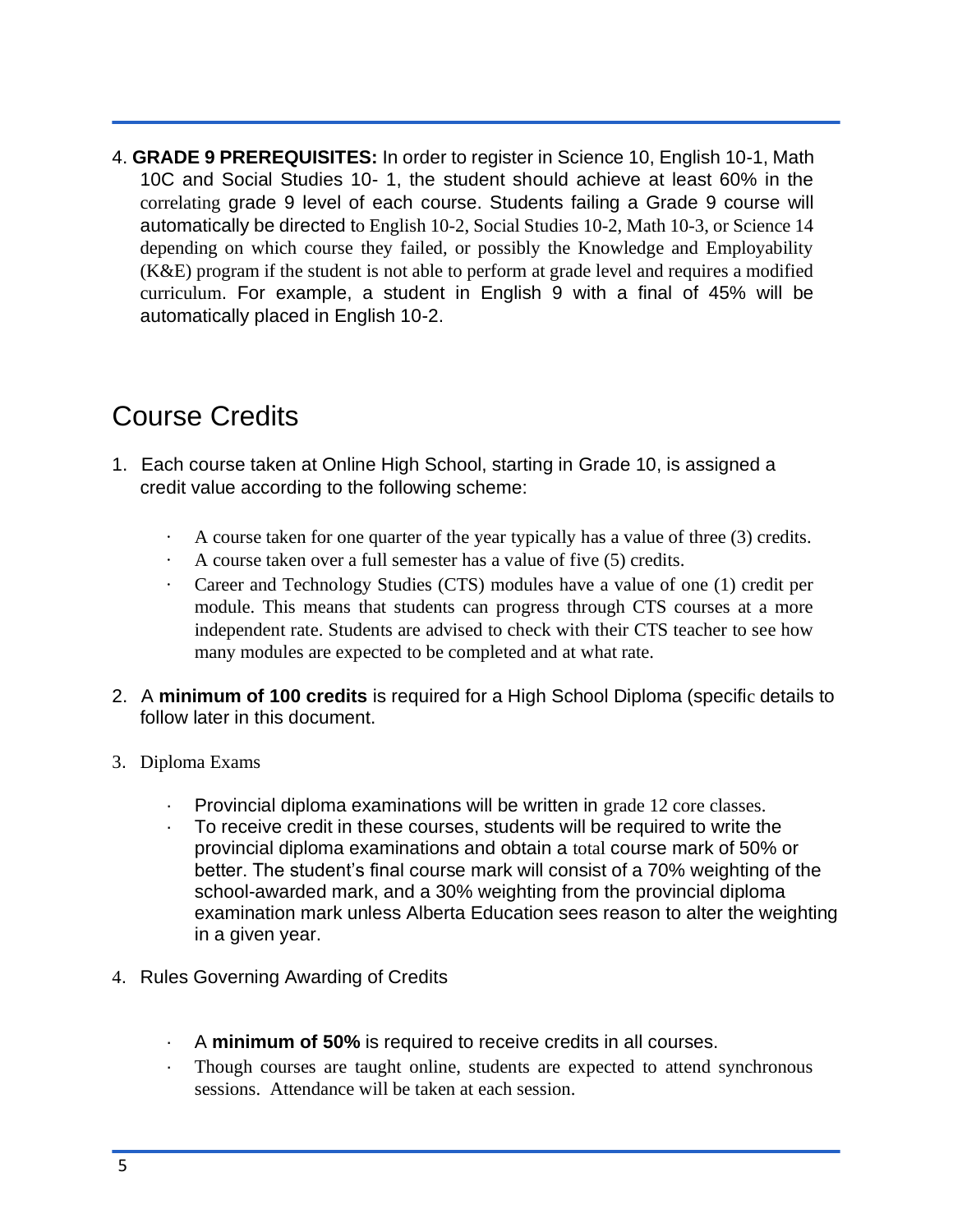### <span id="page-5-0"></span>Admission to Post-Secondary Institutions

Post-secondary entrance requirements may vary in different institutions and may sometimes even change from one year to the next. Students who are considering university should check the requirements of admission to each faculty and choose their subjects accordingly.

### <span id="page-5-1"></span>Guidelines to Planning Your Program

- 1. Students have two main goals:
	- Graduate from high school (achieve the credit requirements to receive a High School Diploma or Certificate of Completion).
	- · Many students will also want to meet the prerequisites for further post-secondary education.
- 2. Career plans tend to change throughout high school. Students should consider taking courses that can maximize their career opportunities.

### Grade 10

· It is important for grade 10 students to think in terms of long-range planning since many of the decisions made now will impact the pursuit of certain career opportunities. Students are encouraged to realistically assess their academic potential, research the requirements for different types of careers, then choose their courses to keep as many doors open as possible. Students need to remember that post-secondary entrance

requirements vary from institution to institution (and sometimes from year to year), and each program has its own requirements.

- · The goal of each student should be to choose a timetable that allows him/her to keep as many doors open as possible.
- · To meet the Alberta High School Diploma requirements, a student's program must include certain courses as listed in the Alberta High School Diploma Requirements section.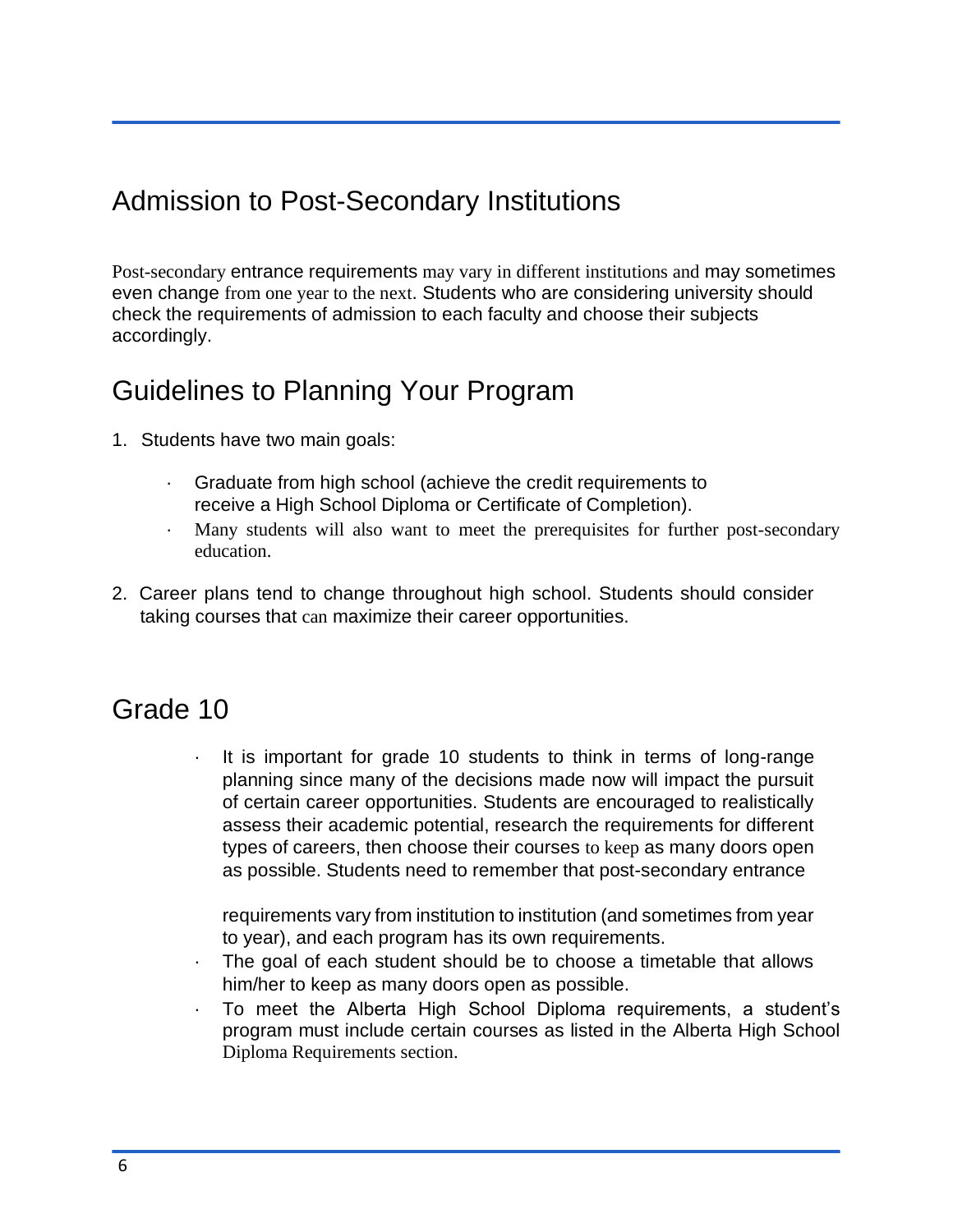### <span id="page-6-0"></span>Grade 11

- · Should a student lack credits in any compulsory Grade 10 course, the course(s) should be re-taken during Grade 11.
- · Students must register in courses to fulfill high school diploma requirements (refer to the Alberta High School Diploma Requirements section).
- <span id="page-6-1"></span>· Students should choose options (elective courses) in addition to their core courses to bring their credit total to *at least* 35 credits.

### Grade 12

- · Should a student lack credits in any compulsory Grade 10 *or* Grade 11 course, the course(s) must be taken during Grade 12.
- · Students must register in courses to fulfill high school diploma requirements (refer to the Alberta High School Diploma Requirements section).
- · Students are responsible for checking the accuracy of their high school record of courses, marks and credits. Any questions regarding a student's high school record should be discussed with the Grade 12 guidance counsellor. All students must register with **myPass** in order to obtain diploma exam results and high school transcripts. To set up a myPass account, students should visi[t](https://mypass.alberta.ca/) [https://mypass.alberta.ca.](https://mypass.alberta.ca/) When registering, students are advised **NOT to use their "@rvschools"**

**email** due to the fact that, on the student's graduation, his/her "@rvschools" email expires (thus the student will no longer have access to myPass).

While students are ultimately responsible for ensuring that they have researched the prerequisites for any post-secondary programs they wish to attend, students may also visit the guidance office for information pertaining to careers and post-secondary programs in addition to doing their own research.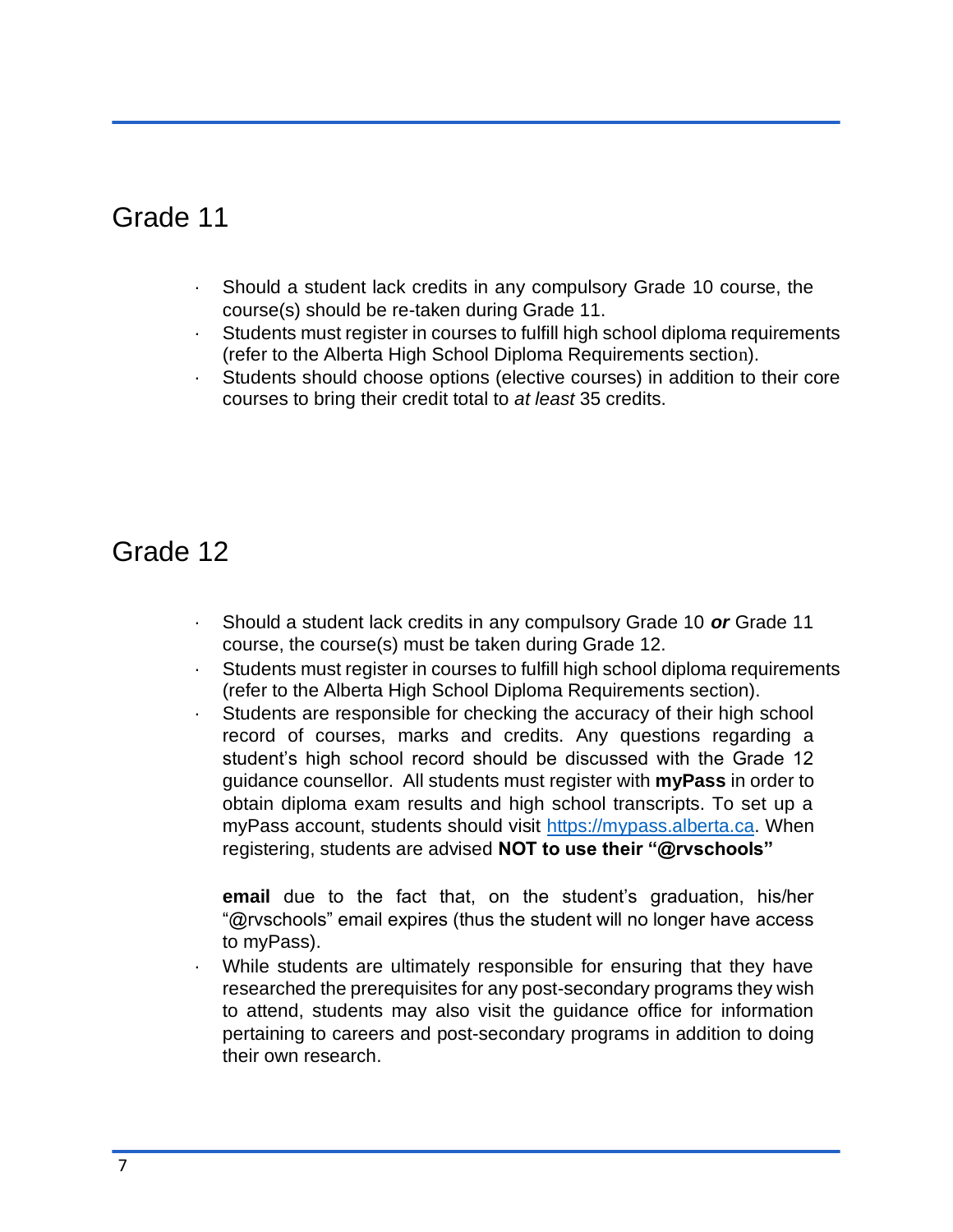### <span id="page-7-0"></span>Course Prerequisites

**It is the student's responsibility to be aware of the course requirements and prerequisites.**

- · The **minimum mark for receiving a course credit is 50%**.
- · A **minimum mark of 60% is suggested in order to proceed** to the next course at the same subject level. For example, it is recommended that a student obtain at least 60% in English 10-1 in order to proceed to English 20-1. A grade lower than 60% in English 10-1 would result in a recommendation for English 20-2.
- <span id="page-7-1"></span>A student NOT achieving the required 50% may repeat the course, or in some unique circumstances, with the Administration's approval, a student achieving the required 40-49% may continue to the next grade level but in the alternative program route (i.e., Social 10-1 to Social 20-2). If a student successfully completes the next higher-level course, the student would then be granted credit for the prerequisite course in those sequences (i.e., credits for Social 10- 2 after successfully completing Social 20-2). In another example, if a student fails Social 10-1 and wishes to go into Social 20-1, the student must first successfully retake Social 10-1.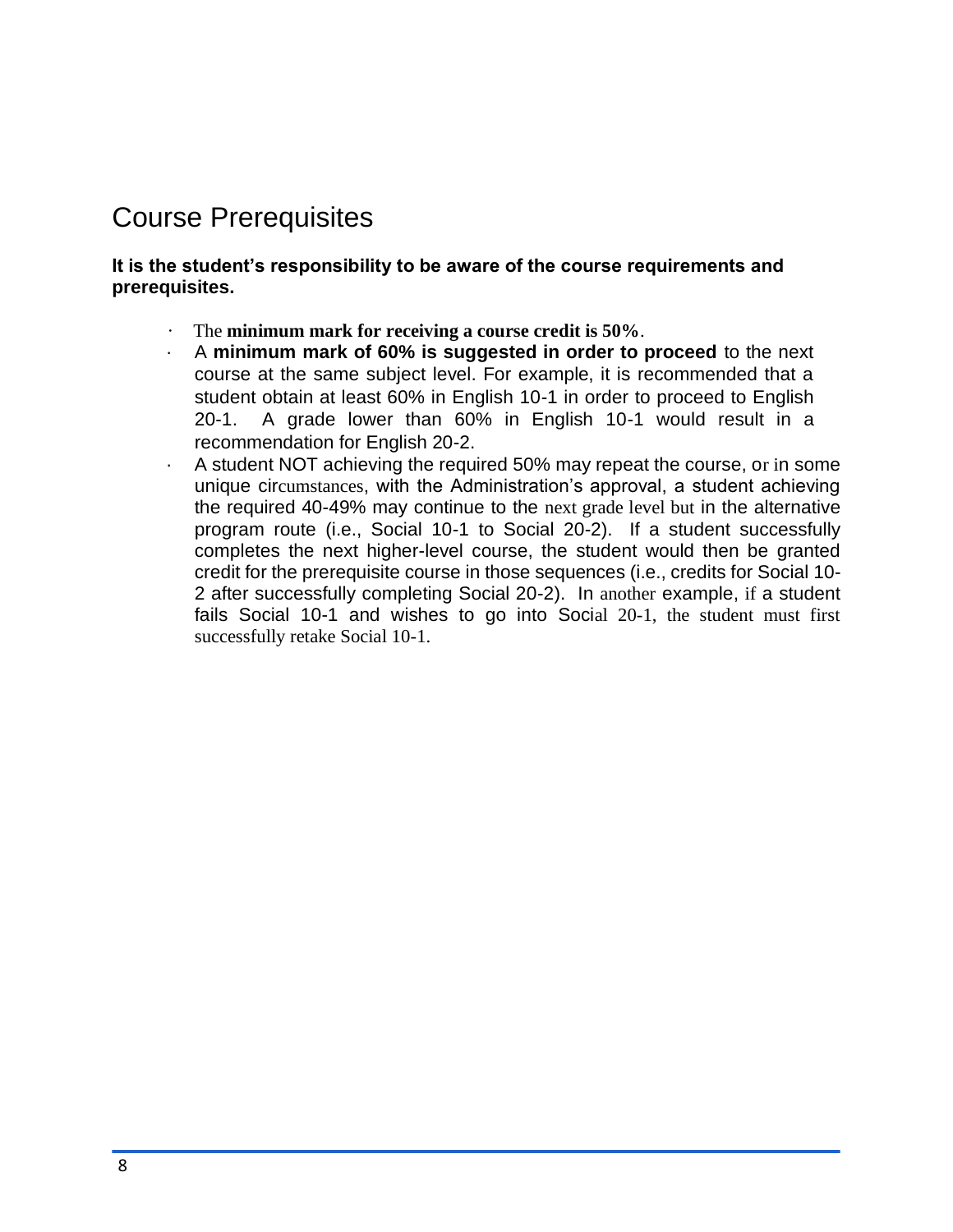### Alberta High School Diploma Requirements

Students must earn a minimum of 100 credits and complete the following courses:

- English Language Arts 30-1 or 30-2
- Social Studies 30-1 or 30-2
- Math 20-1, 20-2, or 20-3
- Science 20, Science 24, Biology 20, Chemistry 20, or Physics 20
- Physical Education 10
- Career and Life Management (CALM)
- 10 credits in any combination of:
	- Career and Technology Studies (CTS)
	- Fine Arts
	- Second Languages
	- Physical Education 20 and/or 30
	- Knowledge and Employability occupational courses
	- Registered Apprenticeship Program Courses
- 10 credits in any 30 level courses (in addition to their 30 level English Language Arts and 30 level Social Studies) such as:
	- 30 level Math, Science, Fine Arts, Languages, CTS courses, or Physical Education
	- 35 level locally developed courses
	- 35 level work experience credits
	- 35 level Registered Apprenticeship Program courses
	- 30-4 Knowledge and Employability courses

In grade 10, students should enroll in CALM, Phys. Ed. 10, one English Language Arts course, one Math course, one Science course, one Social Studies course plus their chosen options classes.

In grade 11, if students have not yet passed CALM or Phys. Ed. 10, they need to re-enroll in those courses plus their English, Math, Science, and Social Studies courses as well as their options.

In grade 12, students need to enroll in any remaining courses they need to graduate and to gain access to their desired post-secondary program.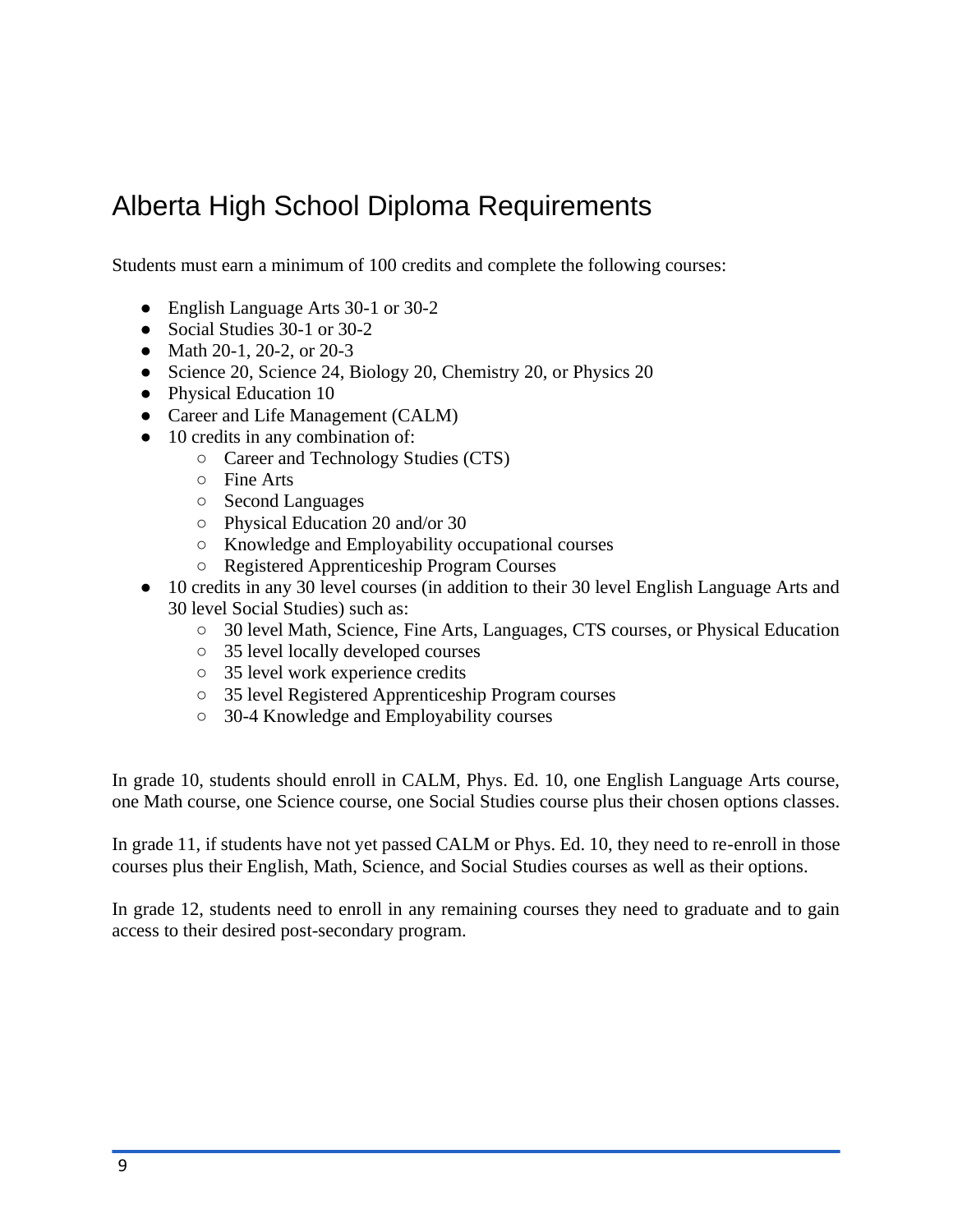# Knowledge and Employability (K&E) Courses

K&E courses are intended for students who demonstrate significant difficulties with reading, writing, mathematical and/or other levels of achievement resulting in them achieving below their age-appropriate grade level. If students are considering entering this program, they should consult their guidance counselor or administrator first, or if selecting courses online for the 2021/2022 school year, students registering for these courses may also have been recommended by their previous schools. Students who enroll in K&E courses still have the opportunity to upgrade to mainstream courses should they choose to do so. Students can transition in and out of K&E courses throughout high school - it is not a set program that they cannot transition out of. K&E courses will be designated on the course selection sheet with a -4 at the end of the course name (not to be confused with Science 24 which is not a K&E course). Students who opt to stay in the K&E program through the duration of their high school career will not receive an Alberta High School Diploma, but they will receive a Certificate of High School Achievement.

#### Certificate of High School Achievement Requirements

Students must earn a minimum of 100 credits and complete the following courses:

- English Language Arts 20-2 or 30-4
- Math 10-3 or 20-4
- Science 14 or 20-4
- Social Studies 20-1 or 20-4
- Physical Education 10
- Career and Life Management (CALM)
- A. Earn 5 credits in:
	- 30-level K&E occupational course OR
	- 30-level Career and Technology Studies OR
	- 30-level locally developed course with an occupational focus
- B. Earn 5 credits in:
	- 30-level K&E Workplace Practicum course OR
	- 30-level Work Experience course OR
	- 30-level Green Certificate course OR
	- 30-level Registered Apprenticeship Program (RAP) course
- OR, instead of completing A and B, the student may be registered for 5 credits in a 30 level Registered Apprenticeship Program.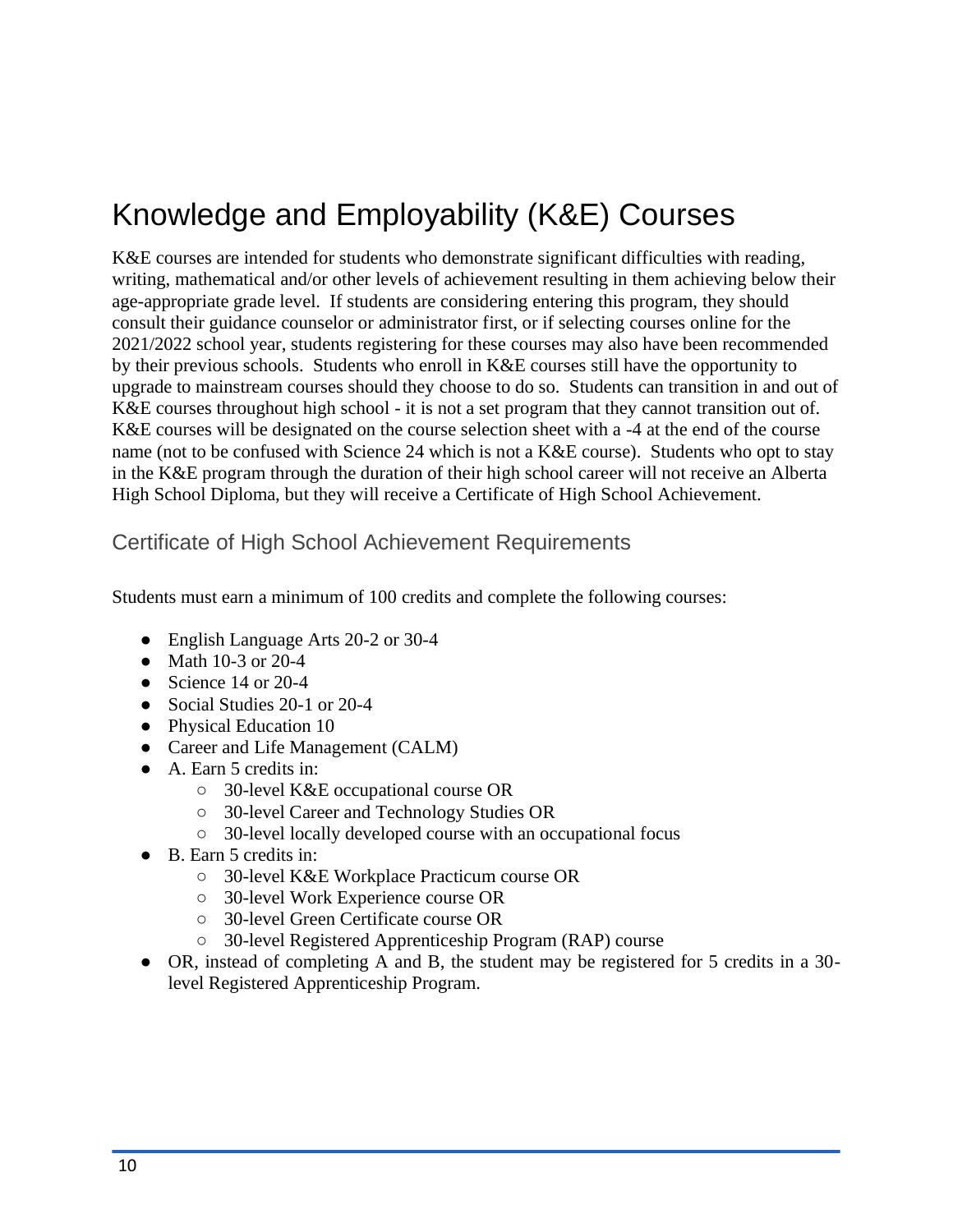# English Language Arts



#### <span id="page-10-0"></span>English Language Arts 10-1

Prerequisite: >60% English Language Arts 9

English Language Arts 10-1 is intended for students who have demonstrated strengths in their use of language and their understanding of print and non-print texts. Through the critical analysis and study of various literary genres, English Language Arts 10-1 integrates reading, writing, speaking, listening, representing and viewing skills. Areas of study include essay, short story, novels, poetry, modern and Shakespearean plays, visual media, and film and media texts. Students will be expected to critically analyze, evaluate and respond to texts in any of the aforementioned areas, as well as complete research, projects, major and minor assignments, reflective responses, visual responses and tests in all study areas within this course, as assigned. Students enrolled in this course are academically oriented and are expected to possess sound reading and writing abilities. In addition, students should demonstrate a genuine interest in literature and the communication process.

#### <span id="page-10-1"></span>English Language Arts 10-2

Prerequisite: <60% English Language Arts 9

English Language Arts 10-2 is designed to concentrate on the development of language arts strategies and skills to strengthen student use of language and understanding of texts. This course will focus on functional, persuasive, contextual, and creative writing, and generally places less emphasis on academic detail than English Language Arts 10-1. Through the study of various genres including novels, short stories, drama, poetry, film and media, English Language Arts 10- 2 integrates reading, writing, speaking, listening, representing, and viewing skills. Students will be expected to complete major and minor assignments, reflective and personal assignments, visual responses and more as well as complete exams in all study areas within the course.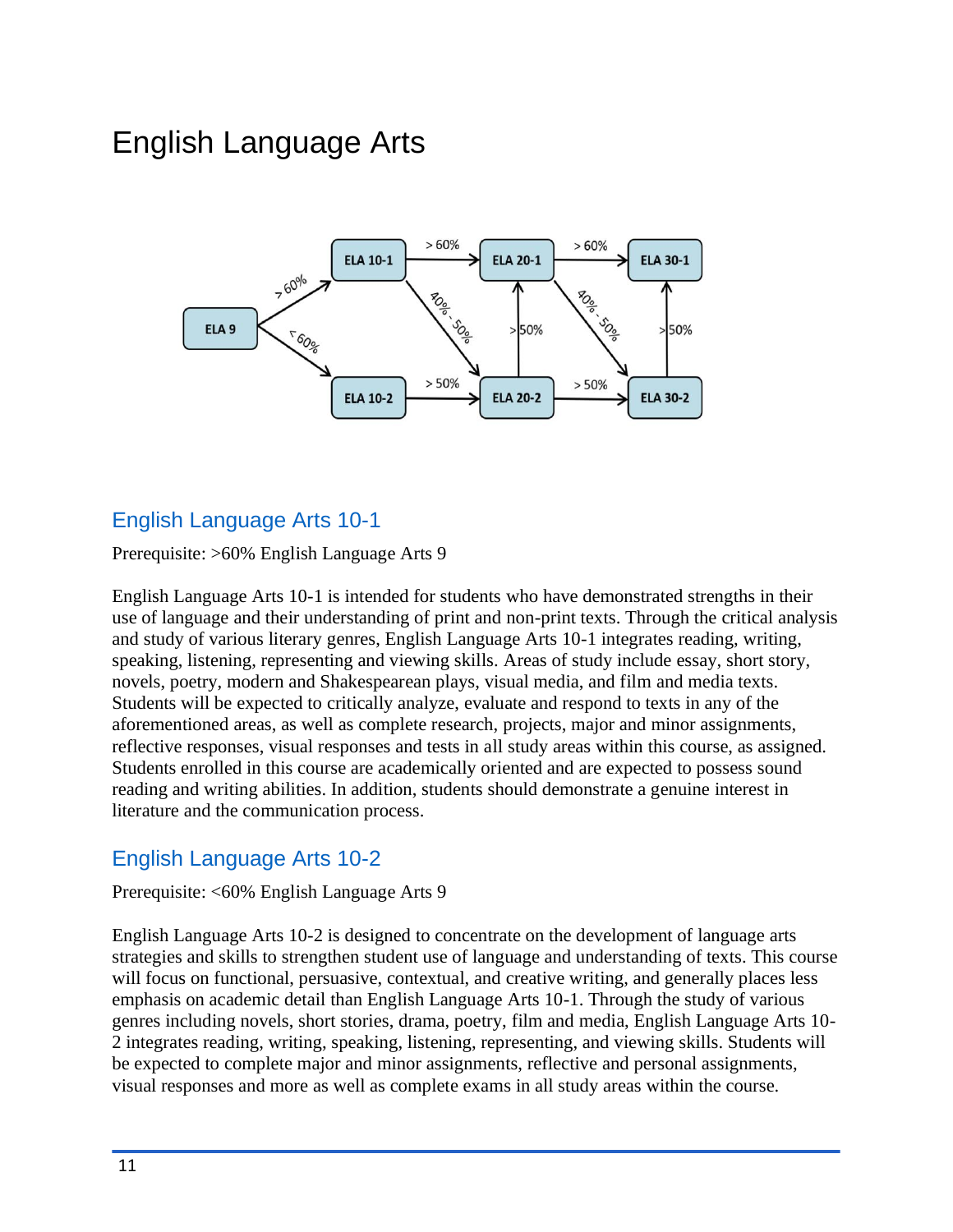Students enrolled in this course are expected to possess sound reading and writing ability, as well as a genuine interest in literature, other texts, and the communication process.

#### <span id="page-11-0"></span>English Language Arts 20-1

Prerequisite: >60% English Language Arts 10-1

This is an academically oriented course designed for students who may wish to pursue postsecondary education. English Language Arts 20-1 is intended for students who have demonstrated strengths in their use of language and their critical and personal understanding of print and non-print texts. Through the study of various literary genres, including essay, short story, novel(s), poetry, modern and Shakespearean plays, visual media, and film, English Language Arts 20-1 integrates reading, writing, speaking, listening, representing, and viewing skills. Students will be expected to critically analyze, evaluate, and respond to texts in any of the aforementioned areas, as well as complete research projects, major and minor assignments, reflective responses, and exams in all study areas within this course. Students enrolled in this course are academically oriented and are expected to possess sound reading and writing ability. In addition, students should demonstrate a genuine interest in literature and the communication process.

### <span id="page-11-1"></span>English Language Arts 20-2

Prerequisite: >50% English Language Arts 10-2 or 40-50% in English Language Arts 10-1

English Language Arts 20-2 is designed to concentrate on the development of language arts strategies and skills to strengthen a student's use of language and understanding of texts. This course will focus on functional, persuasive, contextual, and creative writing, and generally places less emphasis on academic detail than English Language Arts 20-1. Through the study of various literary genres, English Language Arts 20-2 integrates reading, writing, speaking, listening, representing, and viewing skills. Students will be expected to evaluate and respond to texts, as well as complete research, projects, major and minor assignments, reflective and personal responses, and exams in all study areas within this course, as assigned. Students enrolled in this course are expected to possess sound reading and writing ability, as well as a genuine interest in literature and the communication process. Students should check their post-secondary programs to ensure that the "-2" stream meets the requirements for program admission.

#### <span id="page-11-2"></span>English Language Arts 30-1

Prerequisite: >60% English Language Arts 20-1 or 50% in English Language Arts 30-2

This course prepares the student for university entrance; it is an academically geared course. It is challenging and requires a considerable time commitment from the student wishing to achieve success. The student is required to produce a writing portfolio containing a variety of writing. Students will engage in a detailed study of a variety of literary genres including, but not limited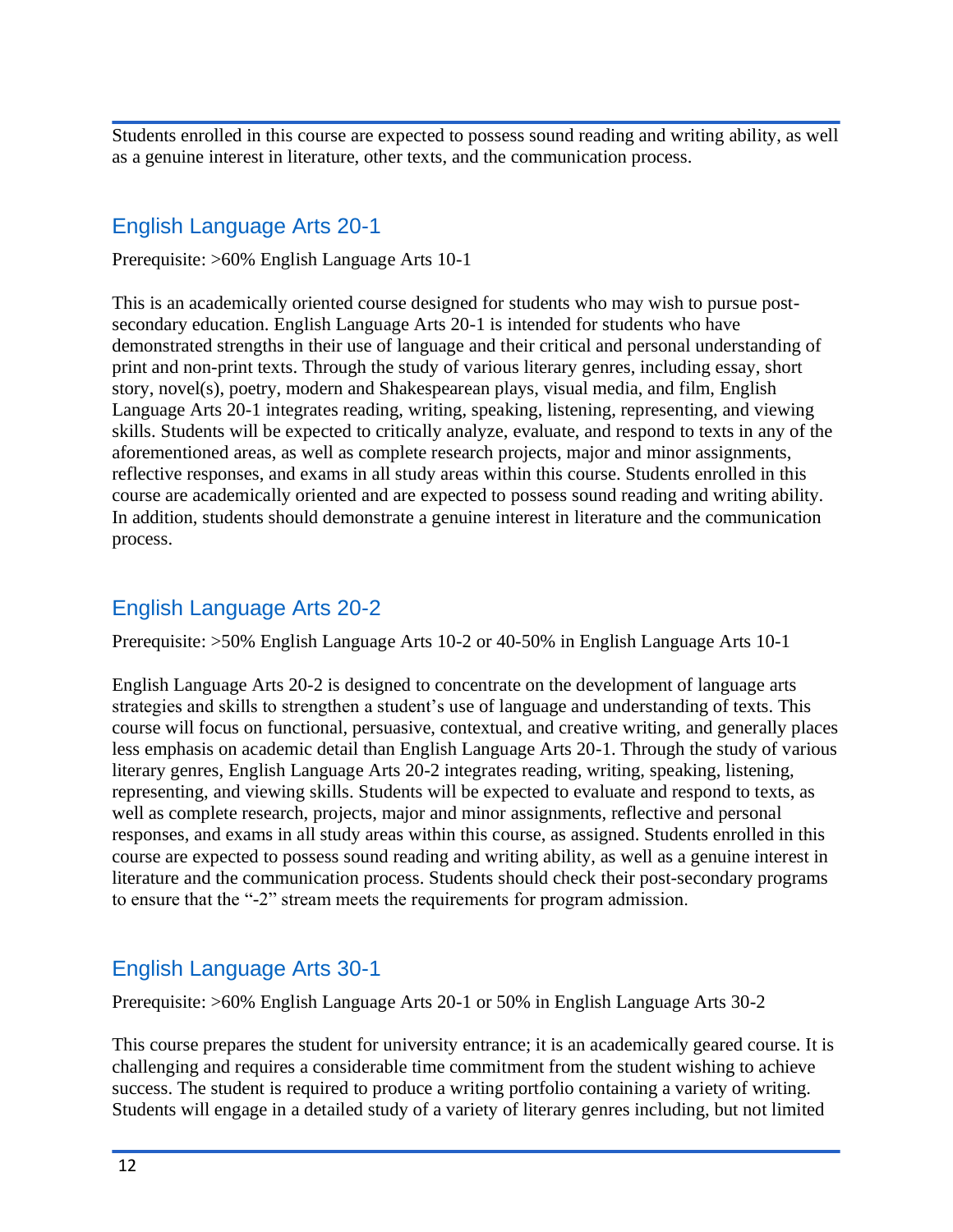to, short story, novel, essay, modern and Shakespearean plays, poetry, and film and media. This course is completed with a diploma exam worth 30% of a student's grade. This exam is composed of a written component and a reading comprehension component. The written exam has two parts: the "Personal Response to Text Assignment" and the "Critical/Analytical Essay". The personal response requires students to be able to access given texts for the idea conveyed, apply personal knowledge to the theme, and connect to the text and topic personally. The critical essay requires students to write a critical/analytical response on the theme/idea conveyed, using literature they have studied during the course. The comprehension component on the diploma exam requires strong reading skills and knowledge of terminology. Successful completion of English Language Arts at the Grade 12 level is a graduation requirement.

#### <span id="page-12-0"></span>English Language Arts 30-2

Prerequisite: >50% English Language Arts 20-2 or 40-50% in English Language Arts 20-1

In the English Language Arts 30-2 class, students will engage in the study of a variety of literary genres including, but not limited to, short story, novel, essay, modern and Shakespearean plays, poetry, and film and media. There is an emphasis on personal, persuasive, contextual, and functional writing. The focus of the course is on students developing a personal awareness of literature and literature's context to their own lives, responding in personal and analytical ways. Students will develop proficiency in practical writing skills by learning to focus on how to use their communication skills for real life situations. The course culminates in a final diploma exam worth 30% of a student's grade. This exam is written in two parts based on reading and writing. The

written part is composed of three components: visual response, literary exploration, and persuasive writing. The comprehension component requires sound reading skills and knowledge of literary terminology. Successful completion of English Language Arts at the grade 12 level is a graduation requirement. Students should check their post-secondary programs to ensure that the "-2" stream meets the requirements for program admission.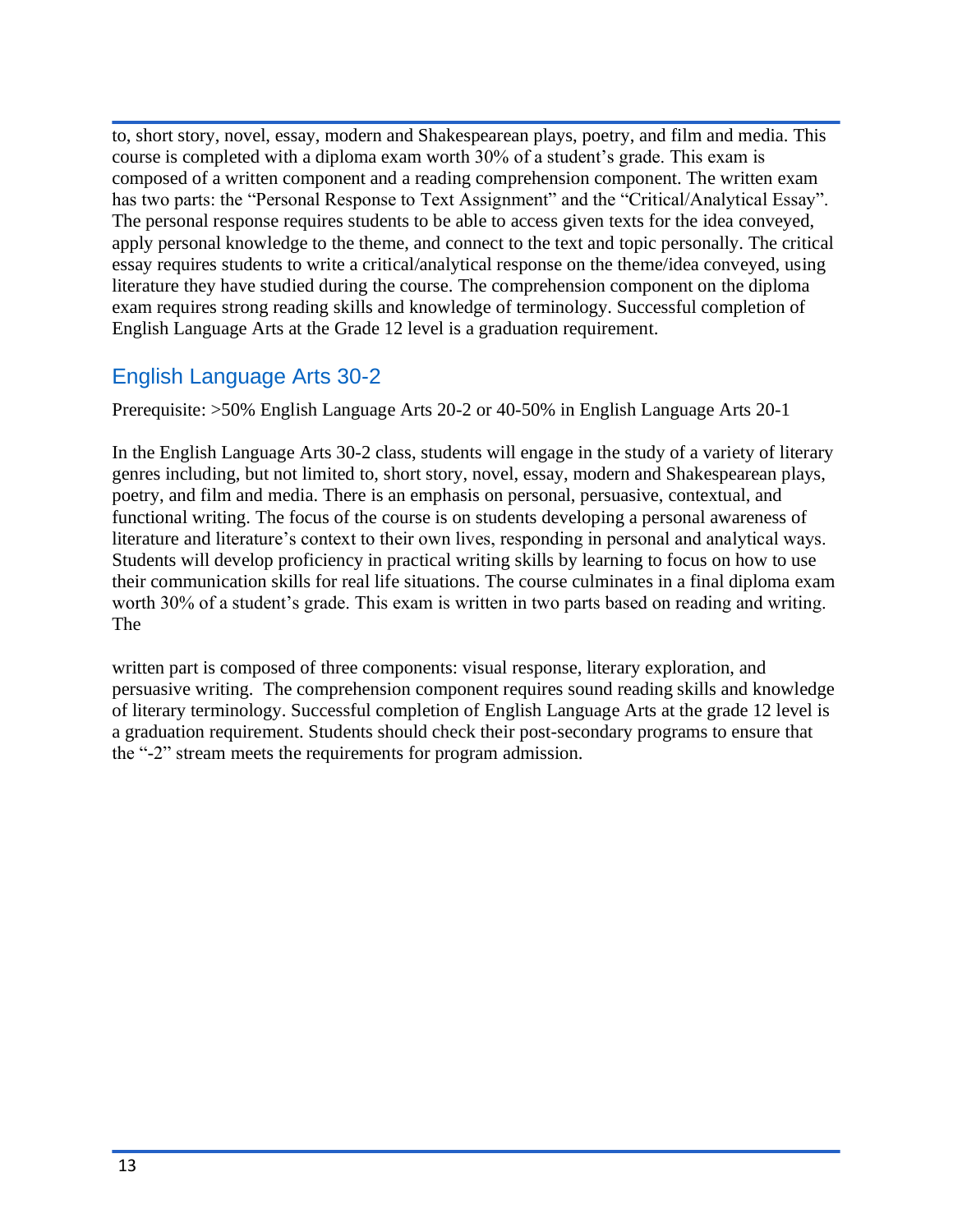# <span id="page-13-0"></span>**Mathematics**



#### <span id="page-13-1"></span>**Goals of Course Sequences**

The goals of the three course sequences are to provide prerequisite attitudes, knowledge, skills and understandings for specific post-secondary programs or direct entry into the workforce. All three course sequences provide students with mathematical understandings and critical-thinking skills. It is the choice of topics through which those understandings and skills are developed that varies among course sequences. When choosing a course sequence, students should consider their interests, both current and future. Students, parents and educators are encouraged to research the admission requirements for post-secondary programs of study as they vary by institution and by year.

#### <span id="page-13-2"></span>**Design of Course Sequences (Streams)**

Each course sequence (or stream) is designed to provide students with the mathematical understandings, rigor and critical-thinking skills that have been identified for specific postsecondary programs of study and for direct entry into the workforce.

· **"-1" Course Stream** – This course stream is designed to provide students with the mathematical under- standings and critical thinking skills identified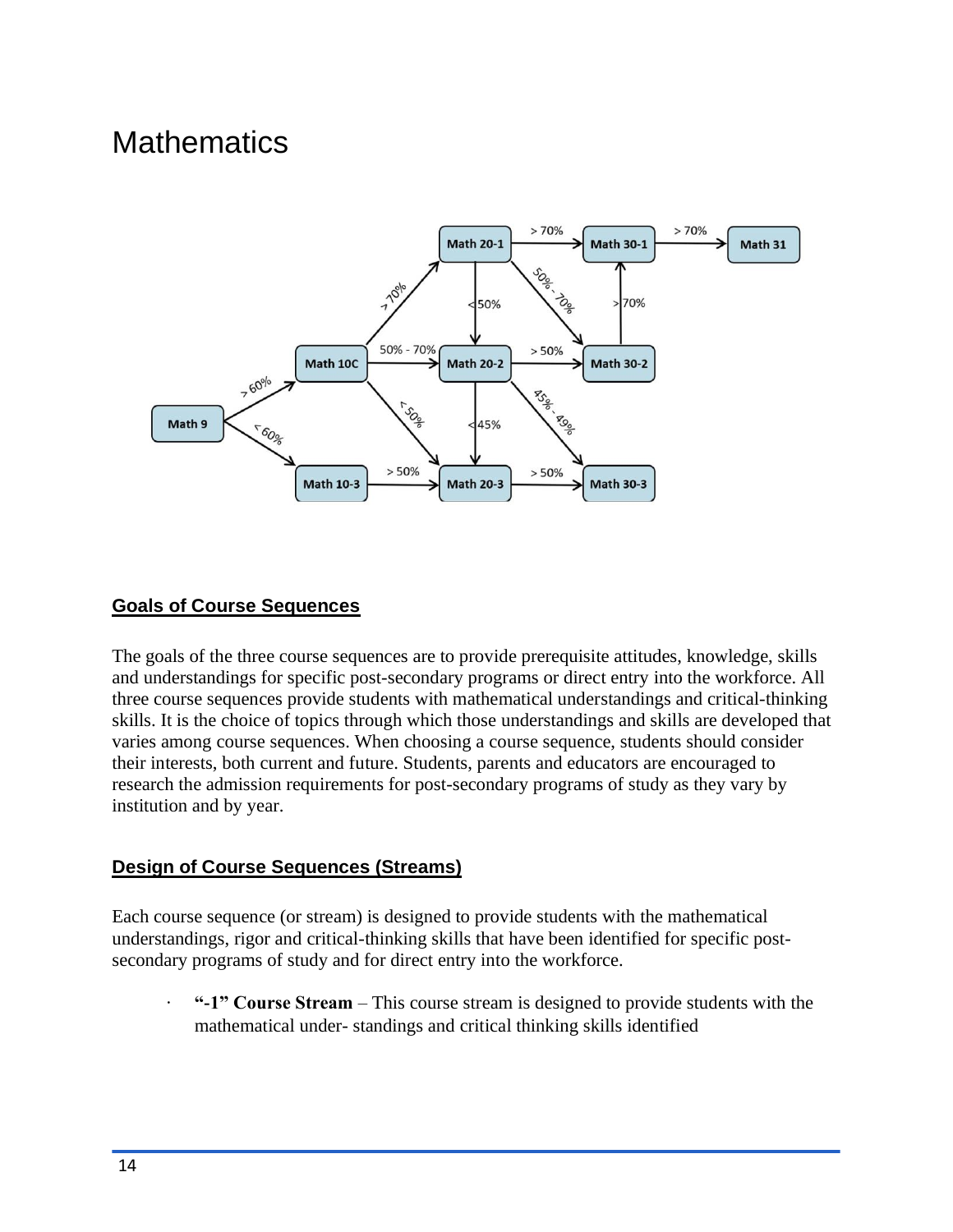for entry into post-secondary programs that require the study of Calculus. Topics include Algebra and Number, Measurement, Relations and Functions, Trigonometry, and Permutations, Combinations and Binomial Theorem.

- · **"-2" Course Stream**  This course stream is designed to provide students with the mathematical under- standings and critical thinking skills identified for postsecondary studies in programs that do not require the study of Calculus. Topics include Geometry, Measurement, Number and Logic, Logical Reasoning, Relations and Functions, Statistics, and Probability.
- · **"-3" Course Stream**  This course stream is designed to provide students with the mathematical understandings and critical thinking skills identified for entry into the majority of Trades and for direct entry into the workforce. Topics include Algebra, Geometry, Measurement, Number, Statistics and Probability.

#### Competencies in Math 15

Prerequisite: <60% Math 9

This course will run in semester 1 as a skill building course for students who wish to take Math 10C in semester 2, but who feel that they need a more solid foundation and additional practice in order to succeed in Math 10C.

#### <span id="page-14-0"></span>Math 10C

Prerequisite: >60% Math 9

Math 10C is the starting point for the "-1" and "-2" course streams. Each topic area requires that students develop a conceptual knowledge base and skill set that will be useful to whatever course stream or sequence they have chosen. The topics covered within a course sequence are meant to build upon previous knowledge, and to progress from simple to more complex conceptual understandings. This course is required to progress on to Math 20-1 and Math 20-2.

#### <span id="page-14-1"></span>Math 20-1

Prerequisite: >70% Math 10C Optional Fee for Workbook: \$20

The Math 20-1 program is designed for students with an interest and aptitude in mathematics, and for students who plan to enter post-secondary programs such as engineering, mathematics, sciences, some business studies or other programs that require advanced math skills. This course is a prerequisite for Math 30-1 and is required for post-secondary calculus courses. Math 20-1 includes topics such as relations and functions, sequences and series, and trigonometry.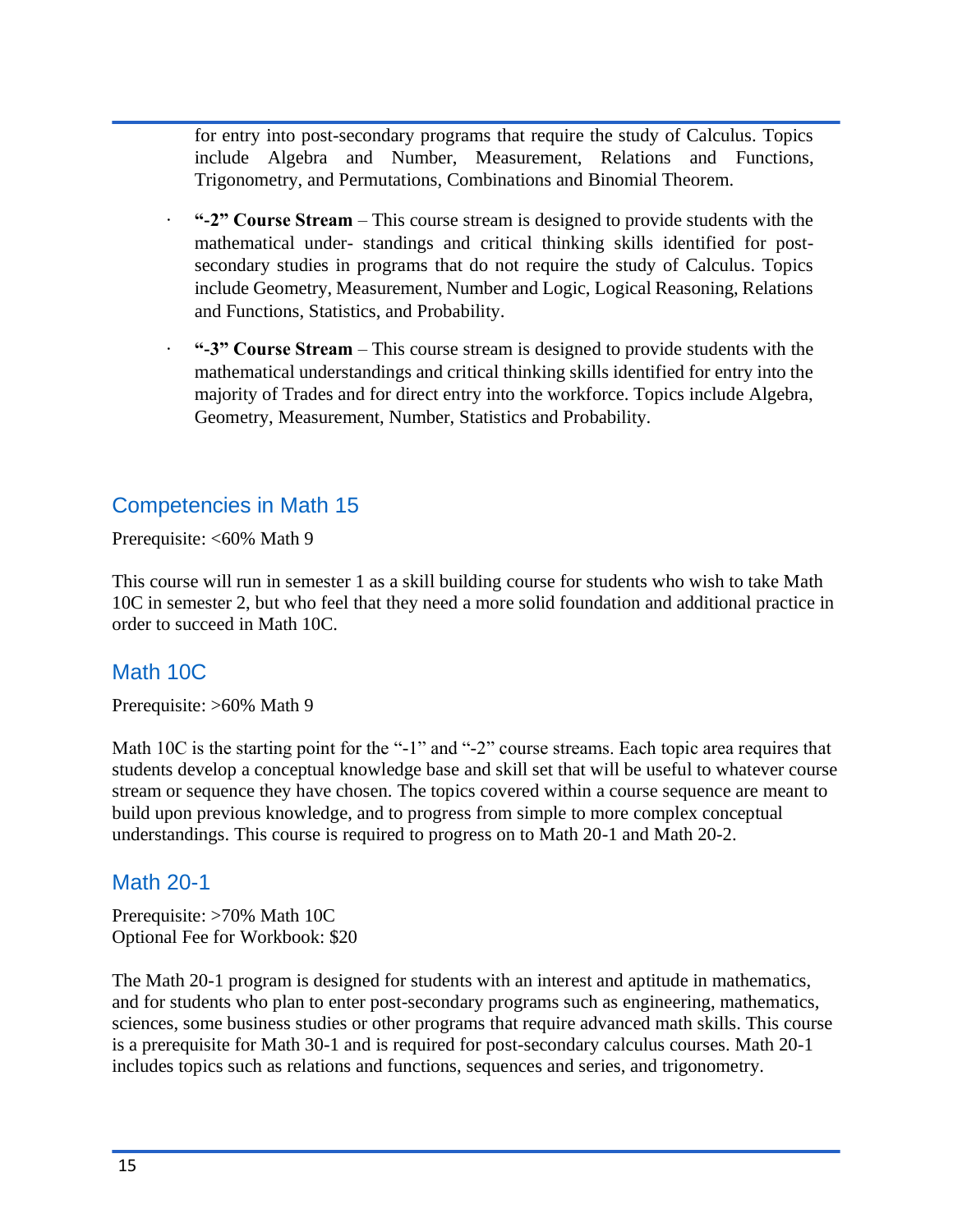While technology can be used in certain situations for mathematical exploration, modeling and problem solving; students are still required to learn many pencil and paper techniques and to clearly show all steps of work in solving problems. *Students following this program will require a graphing calculator approved by Alberta Education. If a student already has a TI84 (Texas Instrument 84), this is acceptable. If purchasing a new calculator, the TI-Nspire is recommended.* A mark above 70% is recommended to proceed from Math 20-1 to Math 30-1.

#### <span id="page-15-0"></span>Math 20-2

Prerequisite: 50% - 70% Math 10C Optional Fee for Workbook: \$20

The Math 20-2 program is designed for students with an interest and aptitude in mathematics and for students who plan to enter post-secondary programs including Arts programs, Civil Engineering technology, Medical technologies, some Apprenticeship programs, or other programs that do not require advanced math skills. The course sequence is designed with a great deal of flexibility so that students can switch streams in Grade 11 or 12 if interests change. Math 20-2 includes topics such as relations and functions, equations, probability and statistics, and trigonometry.

While technology can be used in certain situations for mathematical exploration, modeling and problem solving; students are still required to learn many pencil and paper techniques and to clearly show all steps of work in solving problems. *Students following this program will require a graphing calculator approved by Alberta Education. If a student already has a TI84 (Texas Instrument 84), this is acceptable. If purchasing a new calculator, the TI-Nspire is recommended.* A mark above 50% is recommended to proceed from Math 20-2 to Math 30-2.

#### <span id="page-15-1"></span>Math 30-1

Prerequisite: >70% Math 20-1 Optional Fee for Workbook: \$20

The Math 30-1 program is intended for students planning to take STEM (Science, Technology, Engineering, Math) courses in University. Students should have a keen interest and aptitude in mathematics to take this course.

#### <span id="page-15-2"></span>Math 30-2

Prerequisite: >50% Math 20-2 Optional Fee for Workbook: \$20

The Math 30-2 program is intended for students who are post-secondary bound, but who will *not*  be taking the STEM courses.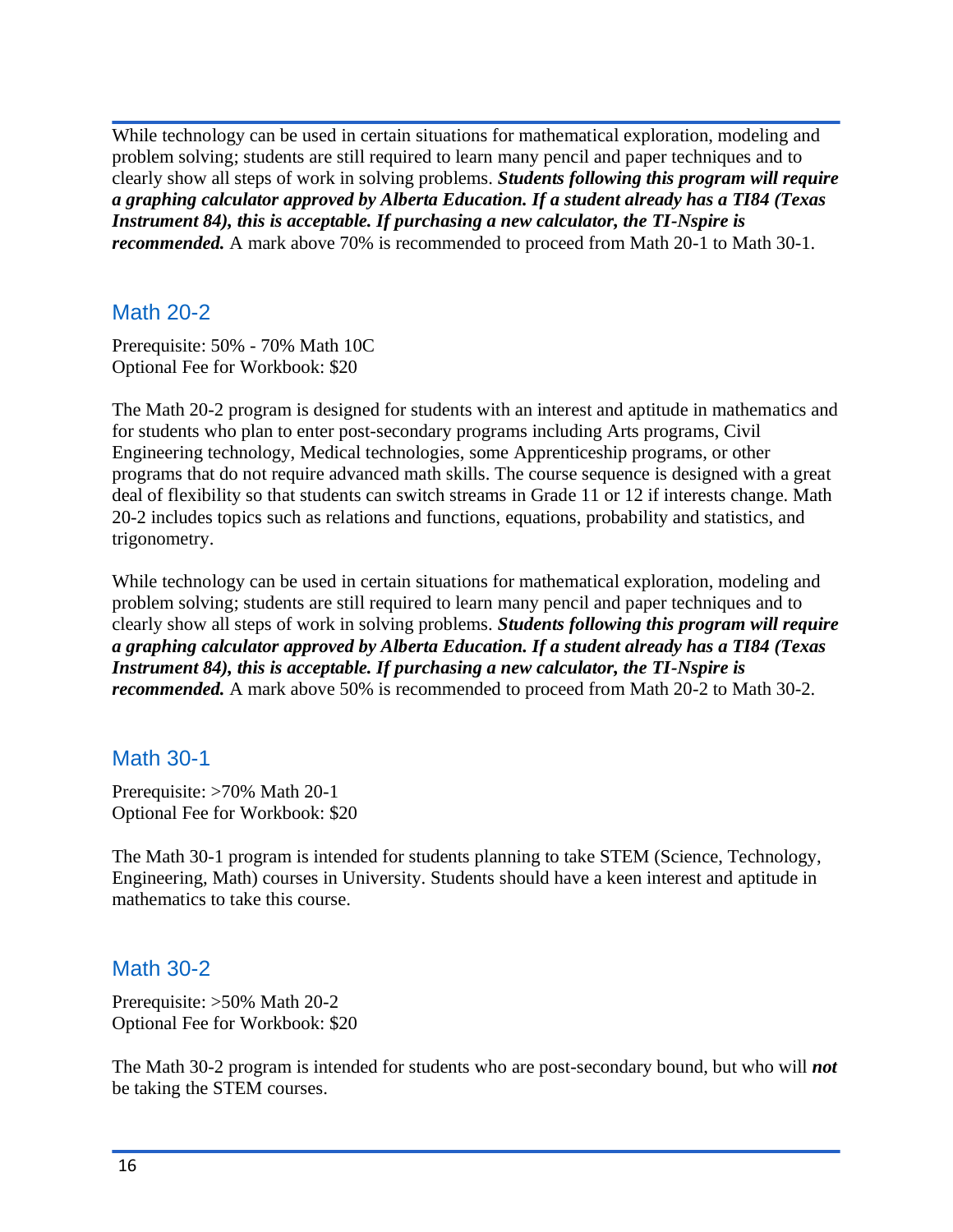#### <span id="page-16-0"></span>Math 10-3, 20-3, & 30-3

Prerequisite: see below Optional Fee for Workbook: \$20

The Math 10-3, 20-3, 30-3 programs (the "-3" stream) are designed for students who may want to Apprentice to a trade or enter the workforce directly after High School. The "-3" stream is designed to meet the entrance requirements for most Trades programs, specifically Levels 1 to 3. The Math "-3" courses will include topics such as finance, geometry, measurement, probability and trigonometry.

#### <span id="page-16-1"></span>Math 31

Prerequisite: >70% in Math 30-1 Optional Fee for Workbook: \$20

The Math 31 course is designed for academic students. Math 31 is an introduction to Calculus and is a strongly recommended course for students who wish to pursue one or more mathematics courses at the post-secondary level. Math 30-1 must have been taken as a prerequisite (or corequisite) course. It is expected that students will have or expect to have a mark above 70% in Math 30-1.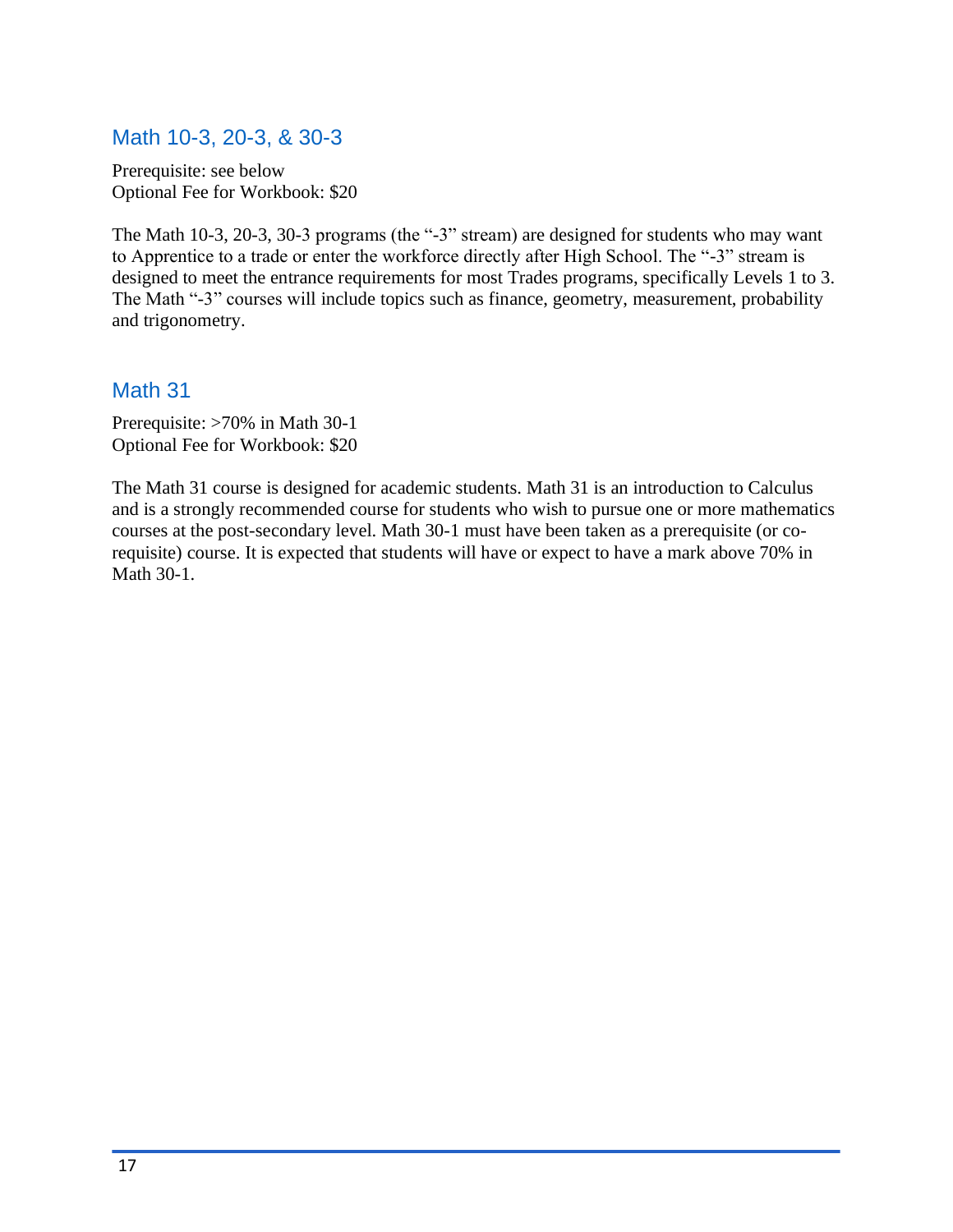<span id="page-17-0"></span>Science (Biology, Chemistry, Physics, and Science)



# <span id="page-17-1"></span>Biology

#### <span id="page-17-2"></span>Biology 20

Prerequisite: >60% Science 10

The major science concepts developed in this course are energy, equilibrium, matter and systems. Change and diversity are subordinate themes that are also addressed. The major concepts allow connections to be drawn among the four units of the course. The four units of study are:

- · Energy & Matter Exchange in the Biosphere
- · Ecosystems & Population Change
- · Photosynthesis & Cellular Respiration
- · Human Systems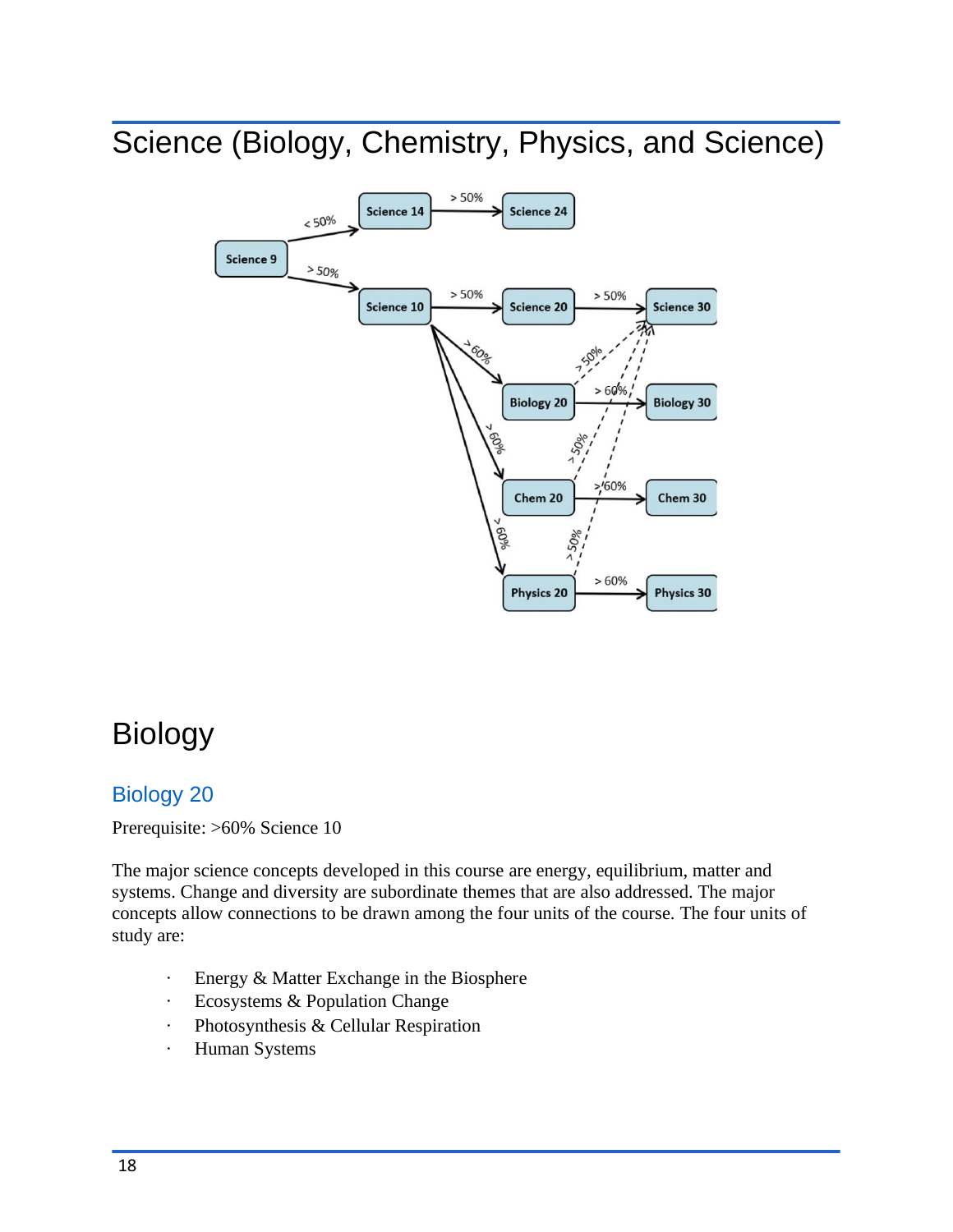#### <span id="page-18-0"></span>Biology 30

Prerequisite: >60% Biology 20

The major science concepts developed in this course are change, diversity, equilibrium and systems. Matter and energy are subordinate themes that are also addressed. The major concepts allow connections to be drawn among the four units of this course and among all eight units in the Biology 20/30 program combined. Each unit contains a written component. The topic for each writing assignment relates to a specific science, technology and society field. Students need to have a basic understanding of essay writing. The four units of study are:

- · Nervous & Endocrine Systems
- · Reproductions & Development
- · Cell Division, Genetics & Molecular Biology
- Population & Community Dynamics

# <span id="page-18-1"></span>**Chemistry**

#### <span id="page-18-2"></span>Chemistry 20

Prerequisite: >60% in Science 10 Optional Fee for Workbook: \$20

This is a prerequisite course for Chemistry 30. Matter and chemical change are the common themes in Chemistry 20 and are stressed through experimentation and linking empirical and theoretical knowledge. The four units of study are:

- · The Diversity of Matter and Chemical Bonding
- · Forms of Matter: Gases
- Matters as Solutions, Acids and Bases
- · Quantitative Relationships in Chemical Changes

#### <span id="page-18-3"></span>Chemistry 30

Prerequisite: >60% in Chemistry 20

This course is accepted as a grade 12 academic science for university entrance. Change, energy and systems are the central themes in Chemistry 30 and build upon the themes developed in both Science 10 and Chemistry 20. The subordinate themes of equilibrium and matter are also addressed in the study of opposing reactions. The four units of study are:

- · Thermochemical Changes (Energetics)
- · Electrochemical Changes (Redox)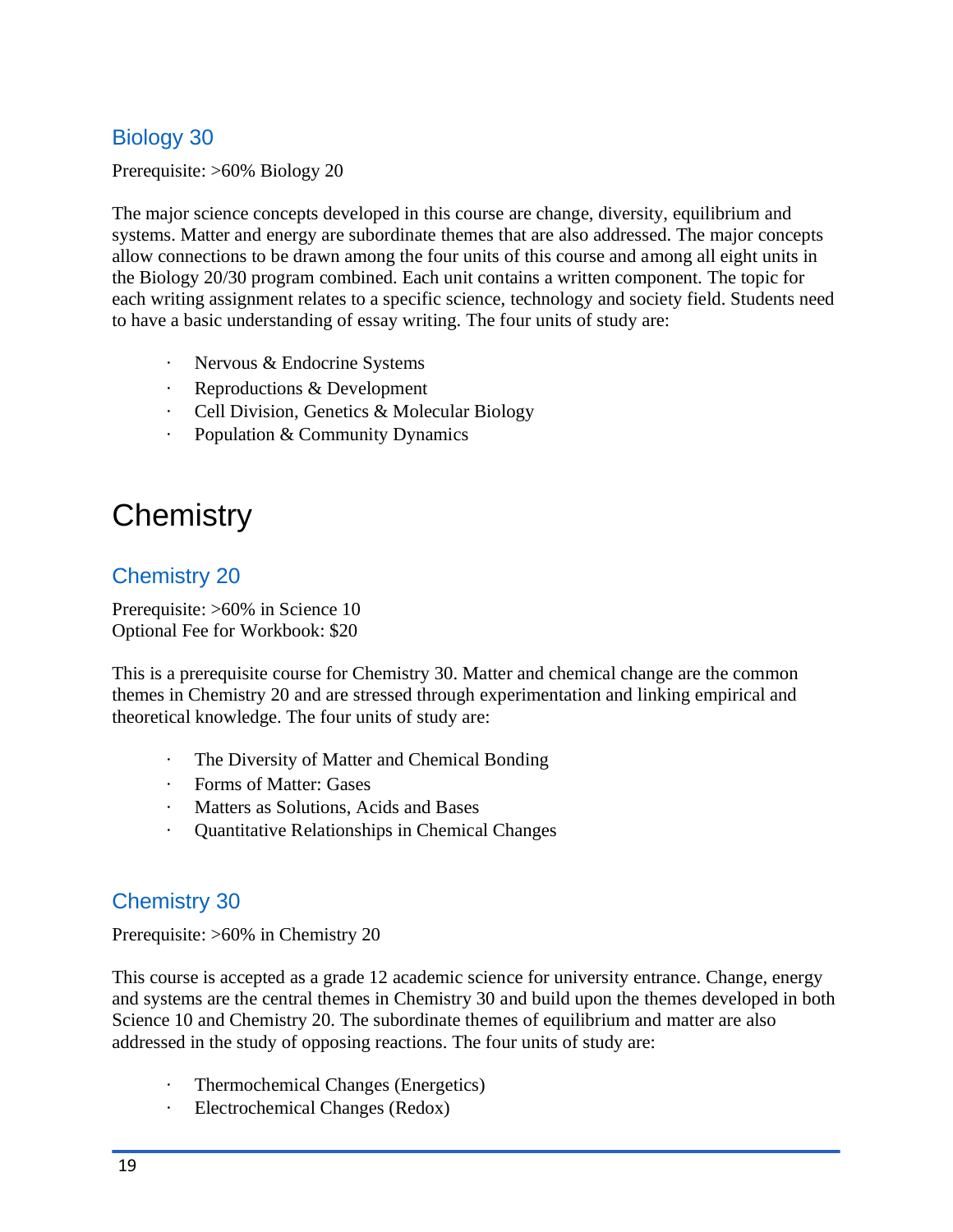- · Chemical Changes of Organic Compounds
- · Chemical Equilibrium Focusing on Acid-Base Systems

## <span id="page-19-0"></span>**Physics**

#### <span id="page-19-1"></span>Physics 20

Prerequisite: >60% in Science 10

Physics 20 expands on the basic concepts introduced in Science 10. Good math skills are an asset to this course. The four units of study are:

- · Kinematics
- · Dynamics
- · Circular Motion, Work & Energy
- · Oscillatory Motion & Mechanical Waves

#### <span id="page-19-2"></span>Physics 30

Prerequisite: >60% in Physics 20

Physics 30 follows the historical developments that led to modern quantum theory. It shows that physics is a dynamic and ever-changing field that has allowed the discovery and implementation of present-day technology. Good math skills are a definite asset to this course. The four units of study are:

- Momentum & Impulses
- $\bullet$  Forces & Fields
- Electromagnetic Radiation
- Atomic Physics

# <span id="page-19-3"></span>**Science**

#### <span id="page-19-4"></span>Science 10

Prerequisite: >50% in Science 9 Optional Fee for Workbook: \$20

This is a prerequisite course for Biology 20, Chemistry 20, Physics 20 and Science 20. This academic course includes work in the areas of laboratory exercises, projects and research. This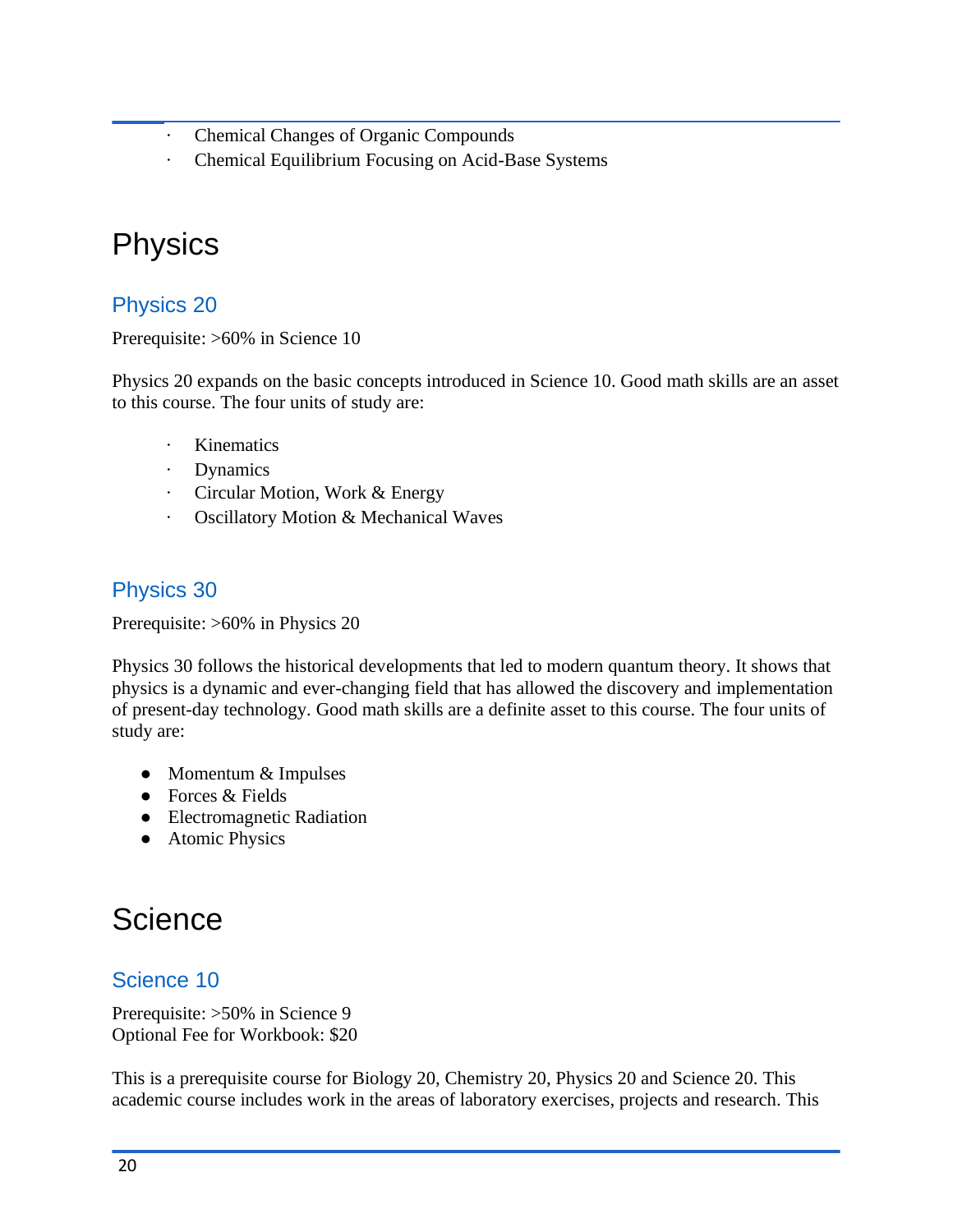science program is intended to prepare students to be inquisitive, assess scientific information, and make judicial decisions about the use of science and technology. The four basic units covered are:

- · Energy & Matter in Chemical Change
- · Energy Flow in Technological Systems
- · Cycling of Matter in Living Systems
- · Energy Flow in Global Systems

#### <span id="page-20-0"></span>Science 14

Prerequisite:<50% in Science 9

The course objectives of Science 14 are:

- 1. To develop greater degrees of scientific literacy in students in order to better enable them to make informed decisions and opinions relating to scientific issues.
- 2. To improve upon a student's abilities to solve problems and think critically and analytically.
- 3. To encourage an ongoing interest and curiosity about the scientific and natural worlds.

The four units of study are:

- · Investigating Properties of Matter
- · Energy Transfer Technologies
- · From Life to Lifestyle
- · Matter and Energy in the Biosphere

#### Science 20

Prerequisite: >50% in Science 10

This is a prerequisite course for Science 30. This academic course focuses on change as the common theme and expands upon the areas explored in Science 10. This science program is intended to prepare students who want to pursue a post-secondary education that does NOT specialize in the sciences. It emphasizes the key concepts of all areas of science. The four units of study are:

- · Chemical Changes
- · Changes in Motion
- · The Changing Earth
- · Changes in Living Systems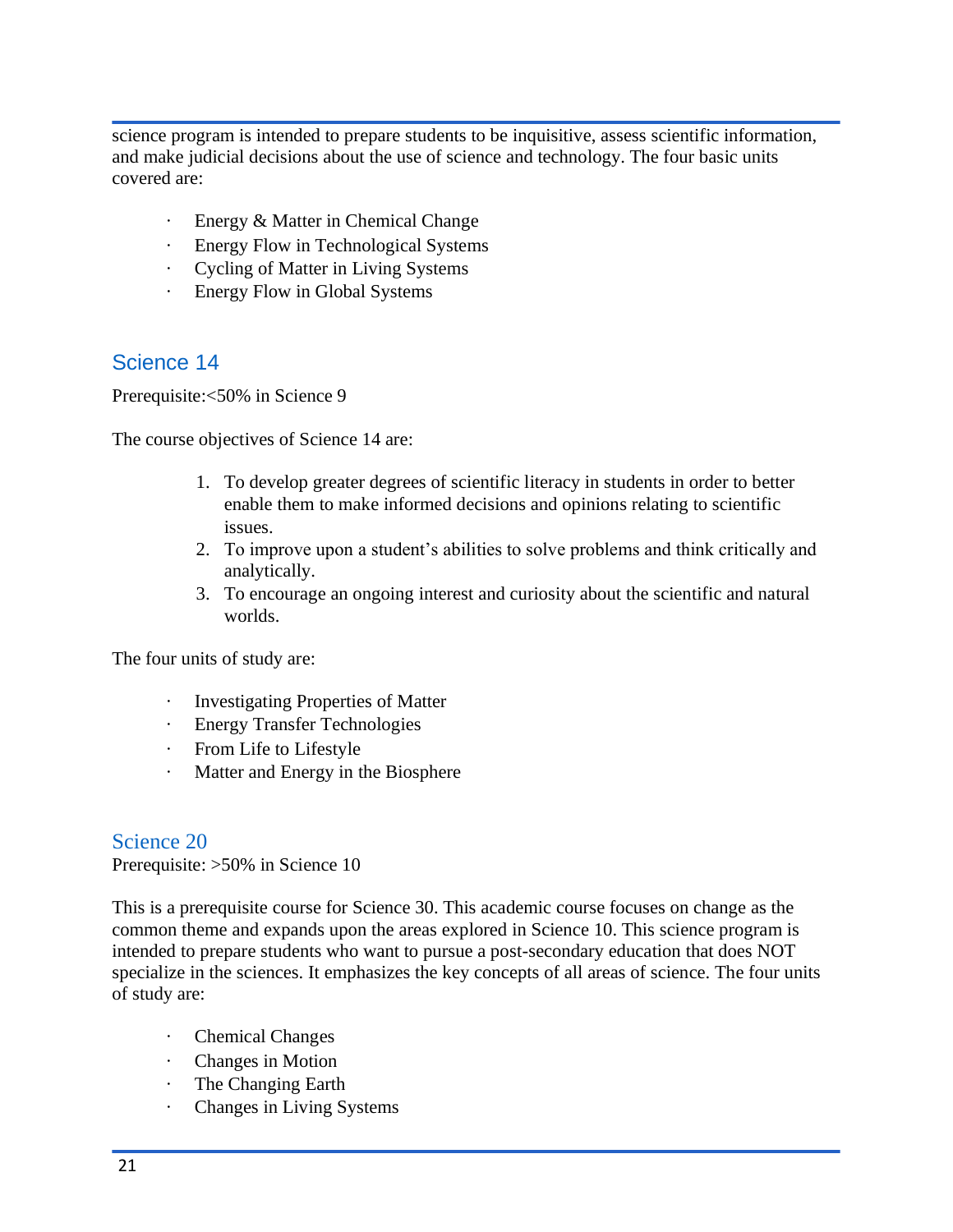#### Science 24

Prerequisite: >50% in Science 14

The course objectives of Science 14 are:

- 1. To develop greater degrees of scientific literacy in students in order to better enable them to make informed decisions and opinions relating to scientific issues.
- 2. To improve upon a student's abilities to solve problems, think critically and analytically, and to reason effectively.
- 3. To encourage an ongoing interest and curiosity about the scientific and natural worlds.

The four units of study are:

- · Matter and Chemical Change
- · Energy Transformations
- · Disease Defense and Human Health
- · Safety and Technology in Transportation

#### Science 30

Prerequisite: >50% in Biology 20, Chemistry 20, Physics 20, or Science 20

This course is accepted as a Grade 12 academic science for university entrance. This science program is intended to prepare students who intend to pursue a post-secondary education that does NOT specialize in the sciences. It emphasizes the key concepts of all areas of science. The four units of study are:

- · Living Systems Respond to Their Environment
- · Chemistry & the Environment
- · Electromagnetic Energy
- · Energy & the Environment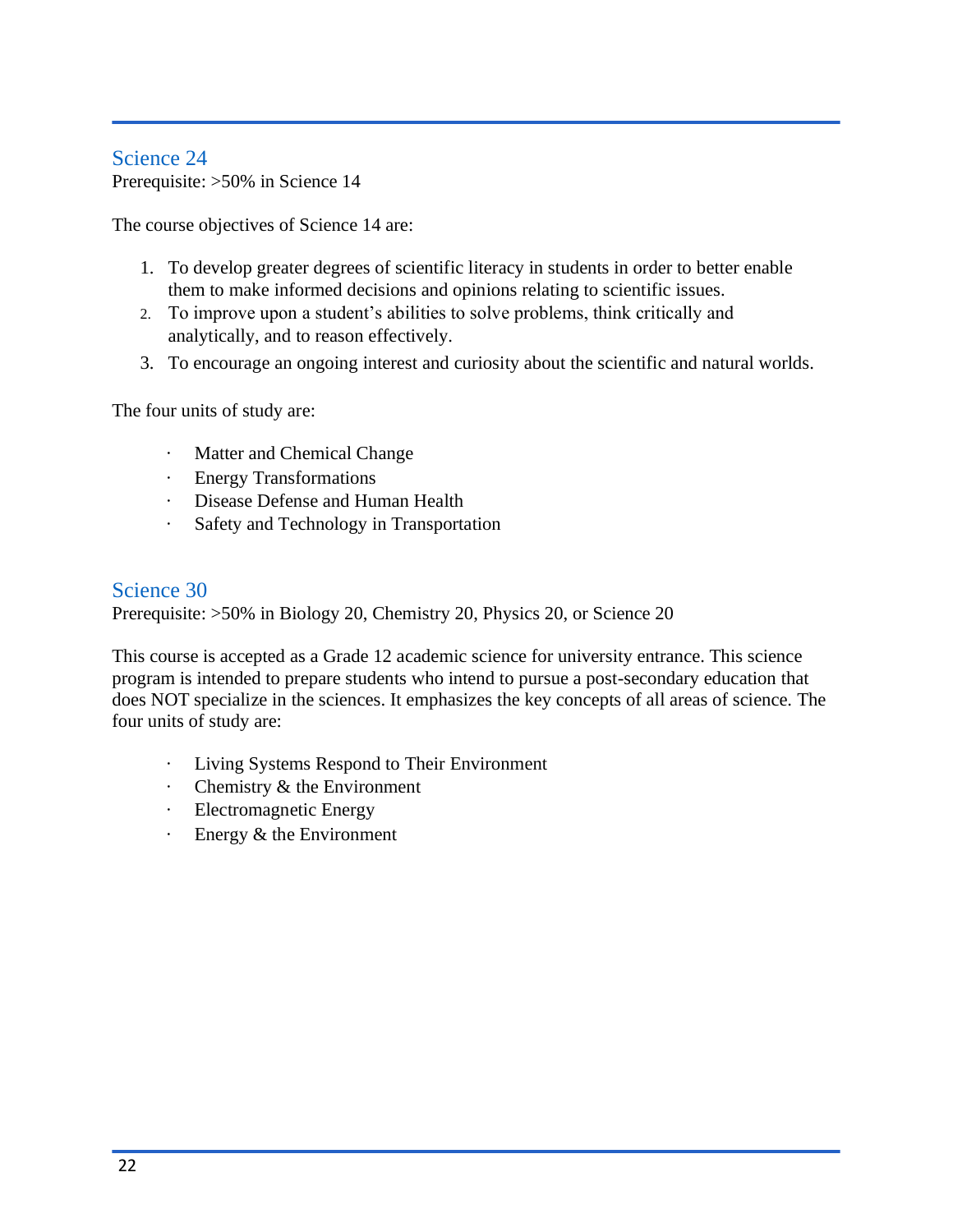# <span id="page-22-0"></span>Social Studies



Social Studies provides opportunities for students to develop the attitudes, skills and knowledge that will enable them to become engaged, active, informed and responsible citizens. Recognition and respect for individual and collective identity is essential in a pluralistic and democratic society. Social studies help students develop their sense of self and community, encouraging them to affirm a place as citizens in an inclusive, democratic society.

#### Social Studies 10-1

Prerequisite: >60% in Social Studies 9

Students will explore multiple perspectives on the origin of globalization and the local, national and international impacts of globalization on lands, cultures, economies, human rights and quality of life. Students will examine the relationships among globalization, citizenship and identity to enhance skills for citizenship.

#### Social Studies 10-2

Prerequisite: <60% in Social Studies 9

The theme of Social Studies 10-2 is "Living in a Globalizing World". Globalization refers to the increasing connections between people, communities and nations in the world – and the various social, political, and economic effects of those connections. The course explores whether globalization should shape identity, whether (and how) people in Canada should respond to the legacies of historical globalization, whether globalization contributes to sustainable prosperity, and whether (and how) individual citizens should respond to the forces and consequences of globalization.

#### Social Studies 20-1

Prerequisite: >60% in Social Studies 10-1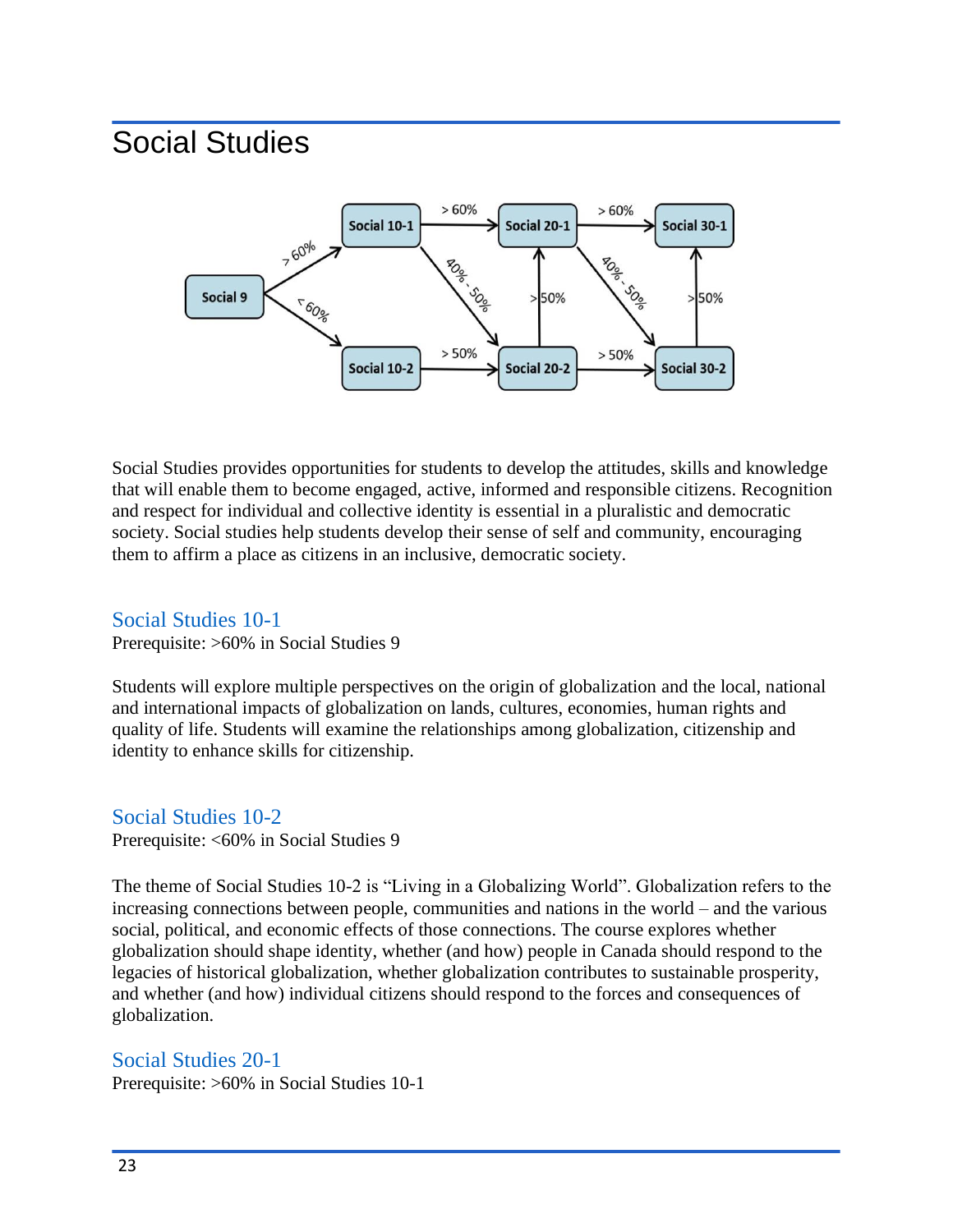Students will explore the complexities of nationalism in Canadian and international contexts. They will study the origins of nationalism and the influence of nationalism on regional, international and global relations. The infusion of multiple perspectives will allow students to develop understandings of nationalism and how nationalism contributes to the citizenship and identities of peoples in Canada. While nationalism has historically examined the relationship of the citizen to the state, contemporary understandings of nationalism include evolving individual, collective, national and state realities. Exploring the complexities of nationalism will contribute to an understanding and appreciation of the interrelationships among nations, nationalism, internationalism, and citizenship and identity.

#### Social Studies 20-2

Prerequisite: >50% in Social Studies 10-2

Students will examine historical and contemporary understandings of nationalism in Canada and the world. They will explore the origins of nationalism as well as the impacts of nationalism on individuals and communities in Canada and other locations. Examples of nationalism, ultranationalism, supranationalism and internationalism will be examined in a historical study from multiple perspectives. Students will develop personal and civic responses to emergent issues related to nationalism. The goal is to explore the positive and negative aspects of nationalism on individual and collective identities, both in a domestic capacity and in the international community.

#### Social Studies 30-1

Prerequisite: >60% in Social Studies 20-1

Students will explore the origins and complexities of ideologies and examine multiple perspectives regarding the principles of classical and modern liberalism. An analysis of various political and economic systems will allow students to assess the viability of the principles of liberalism. Developing understandings of the roles and responsibilities associated with citizenship will encourage students to respond to emergent global issues. The above themes will be explored through an historical exploration of key figures and events in the evolution of social, political and economic liberalism – including its origins, evolution and the various responses to it. Course content includes events from the 1700's through to modern day contemporary global events.

#### Social Studies 30-2

Prerequisite: >50% in Social Studies 20-2

Students will explore the origins and complexities of ideology. This will be done through a historical study of the principles of classical and modern liberalism. An analysis of political and economic systems will allow students to explore the positives and negatives of liberalism, and how liberalism has evolved throughout modern history. The principles of liberalism have played a significant role in the development of modern democratic and free market societies. Understanding the evolution of liberal thought and competing ideologies is important in the development of active, informed and responsible citizens.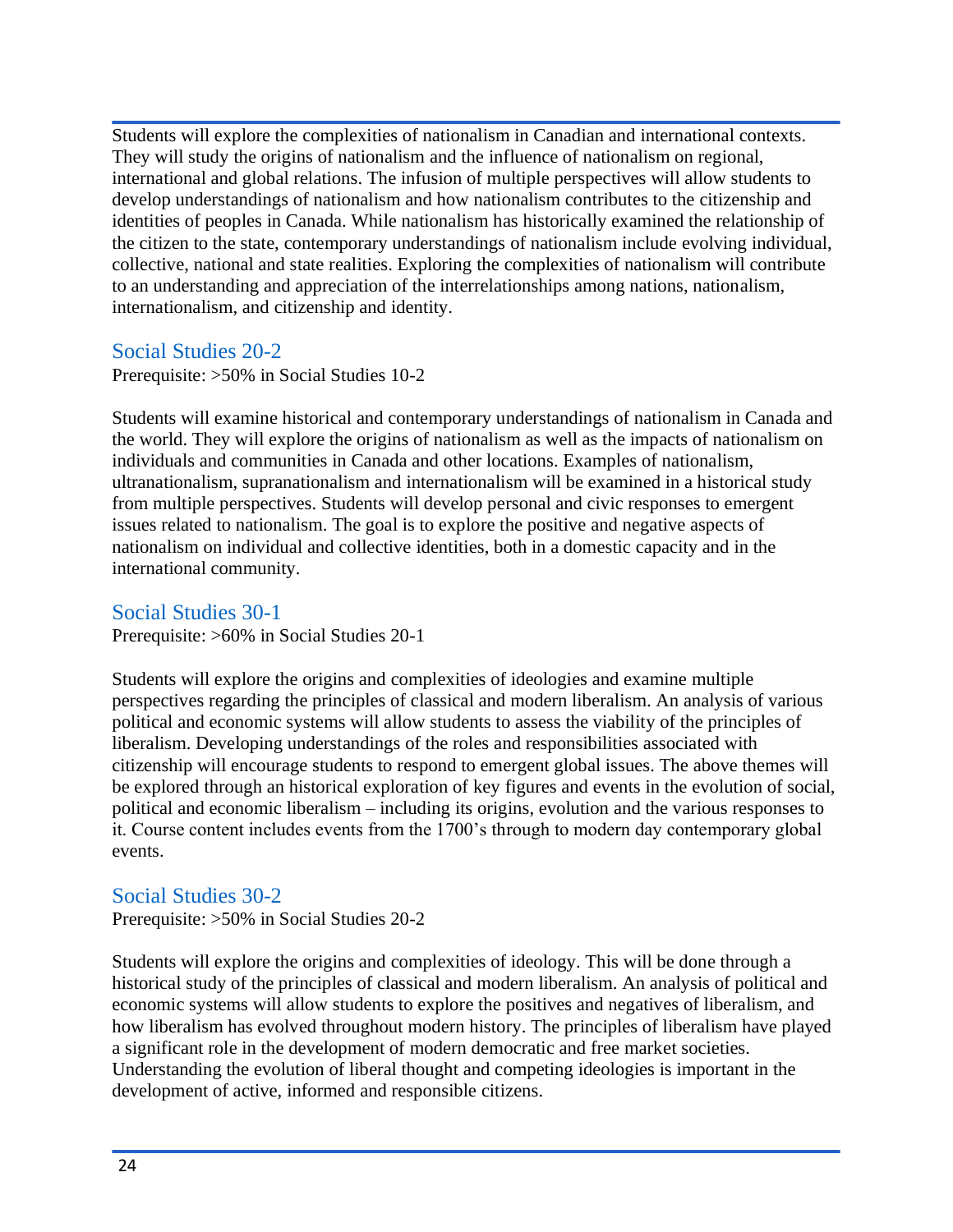# Additional Required Courses

#### Physical Education 10

Prerequisite: none

Online physical education requires students to regularly attend activities they have organized to receive the course credit. The teacher may at times ask students to attend a class in person. This, however, will not be mandatory.

**Students will be asked to track their activities which are exercise based. The hours of activity will count towards their credit. This can be done at home, by joining a gym, outside, community sports and more. Students will also be required to read and complete evaluations or assignments on various topics from health to fitness to game play.**

The Phys. Ed. 10 program is an activity-based course. The aim of the program is to enable individuals to develop the knowledge, skills and attitudes necessary to lead an active, healthy lifestyle. Online PE is set up differently. Students are to attend activities in their community and parents will sign off on their participation. There may be times where the teacher will invite students to participate in activities off campus. These opportunities are optional, but we hope students will take this opportunity to connect.

#### CALM 20

Prerequisite: none

CALM is required for graduation with an Alberta High School Diploma. The aim of the CALM program is articulated through three general outcomes.

- · *General Outcome 1: Personal Choices*  Students will apply an understanding of the emotional/psycho- logical, intellectual, social, spiritual and physical dimensions of health and the dynamic interplay of these factors in managing personal wellbeing.
- · *General Outcome 2: Resource Choices*  Students will make responsible decisions in the use of finances and other resources that reflect personal values and goals and demonstrate commitment to self and others.
- <span id="page-24-0"></span>· *General Outcome 3: Career and Life Choices* – Students will develop and apply processes for managing personal, lifelong career development.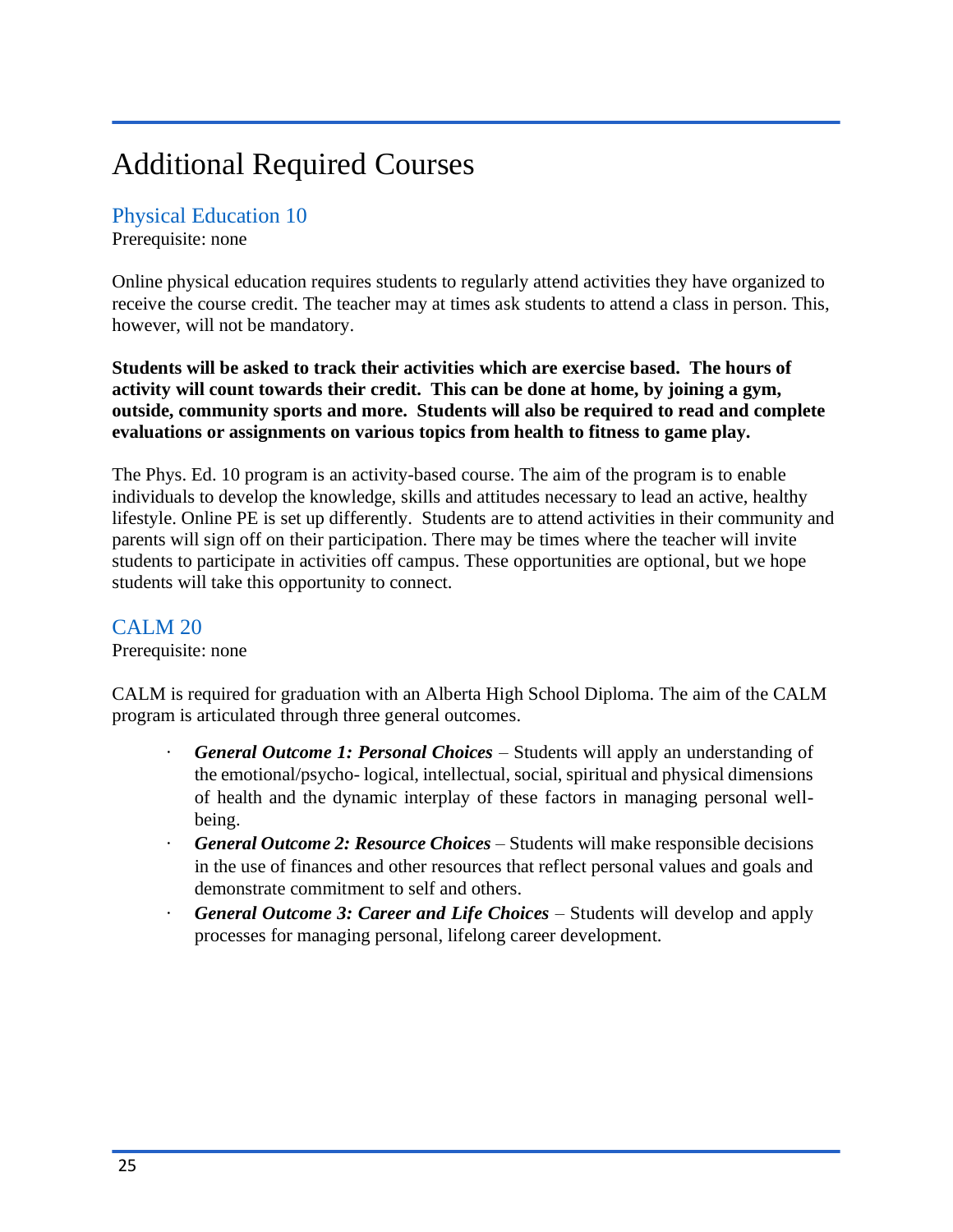# Option (or Elective) Courses

Courses are listed alphabetically.

#### Abnormal Psychology

Prerequisite: General Psychology 20

This fascinating psychology course is designed to help students develop a curiosity about abnormal human behavior. Students will gain an awareness of biological and other influences on anxiety, depression, eating disorders, etc., as well as an introductory understanding of the methods of psychological treatments. This course will allow a student to explore many different types of abnormal psychological behavior along with the treatments associated with those behaviors.

#### Animation 10/20/30

**Prerequisites**  Level | None Level | Animation 10 Level | Animation 20

Are you inherently creative? Do you have an eye for drawing, technology, and timing? If so, Animation is the course for you! Animation 10 creates movement in a twodimensional artistic space. In this course, you will learn the necessary skills to do just that. Animation 20 creates movement in a 3D artistic space and Animation 30 uses both 2D and 3D creative spaces. Introduction to Digital Animation will give you the tools to conceptualize and bring your animation dreams to life! The course will cover the theory of animation, script and storyboard development, character and scene design, motion and movement, cells and computer generation of animated sequences. Using a variety of software and design programs, you'll have the power to transform your creative notions into reality!

#### Art 10

Prerequisite: none

Fee: Students will be required to purchase their own art supplies for this course.

The Art 10 program focuses on the development of artistic and technical skills through sketchbook and studio projects. This studio course involves a range of two and threedimensional media with an emphasis on exploring a wide variety of artistic approaches. The program is designed to touch four levels of artistic involvement: critical viewing, art theory, media handling, and techniques and artistic expression. In addition, students will organize and present their work in a portfolio and presentation format. Discover the magic of art! Students will be required to purchase their own supplies.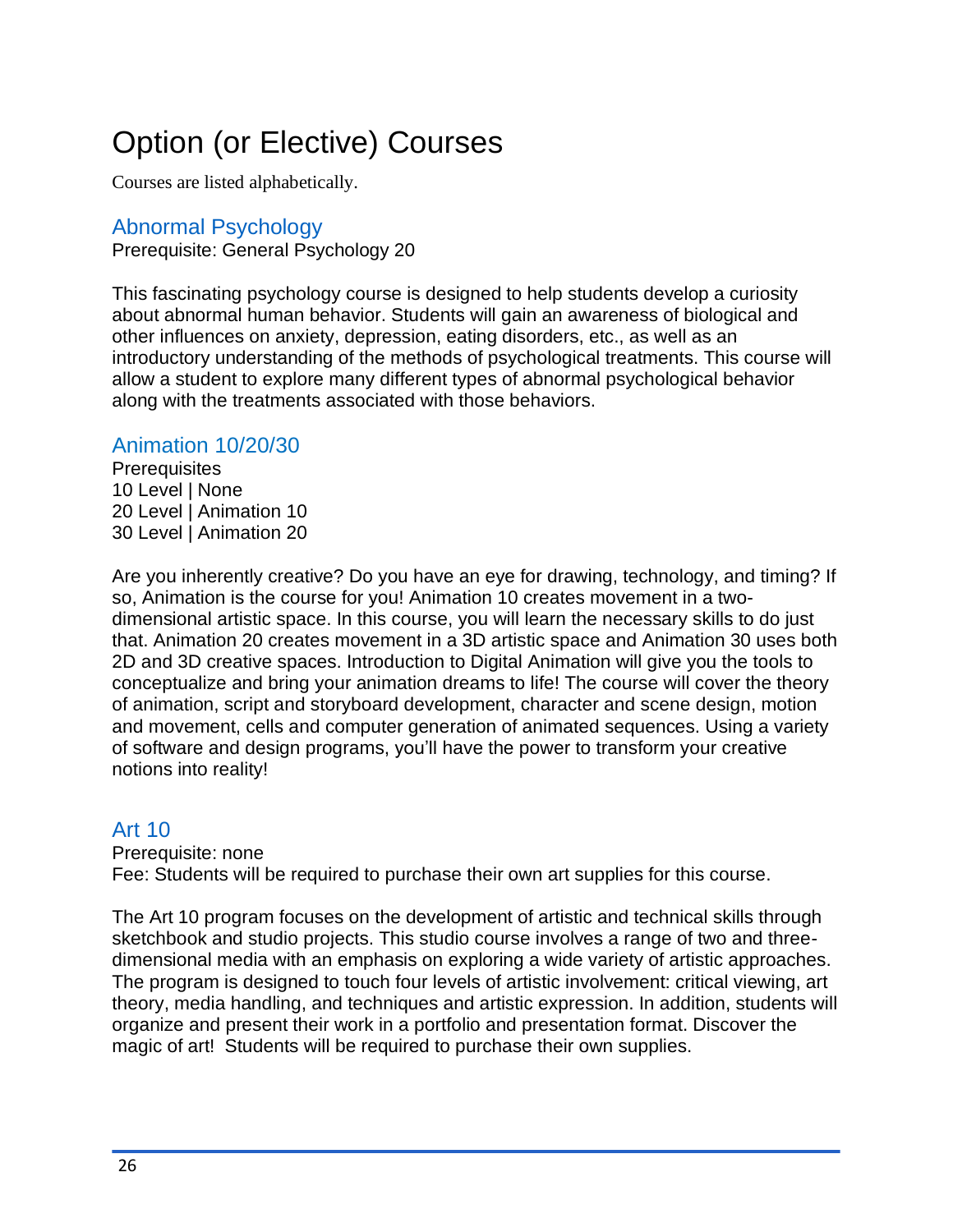#### Art 20

Prerequisite: Art 10 Fee: Students will be required to purchase their own art supplies for this course.

The Art 20 program focuses on expanding and enhancing artistic skills through sketchbook and studio projects. This studio course is designed to allow the student personal exploration of subject matter while enhancing and developing artistic skills. It is expected that the student will continue his/her exploration in critical viewing, art theory, cultural/world perspectives, media handling and techniques and artistic expression. Students will be required to purchase their own supplies.

#### Art 30

Prerequisite: Art 20 Fee: Students will be required to purchase their own art supplies for this course.

The Art 30 program focuses on pursuing a personal direction in developing artistic skills through sketchbook and studio projects. This studio course is designed to facilitate the student's ability to self-direct his or her artistic study while improving technical competency. Through student/teacher-designed projects, it is expected that the student will continue to cultivate his or her understanding in critical viewing, art theory, cultural/world perspectives and artistic expression. Students will be required to purchase their own supplies.

#### Business Studies– Innovation and Design 10/20/30

**Prerequisites**  Level | None Level | None Level | None

This course introduces students to the world of business including Financial Literacy, Entrepreneurship, Accounting, Economics, Ethics, Human Resources, Management, Marketing, and How to create a business Venture.

After taking this course, students will know what it means to be an entrepreneur; specifically the types of skills, knowledge, and attitudes that individuals need to possess in order to be an entrepreneur. Students will also understand that an entrepreneurial spirit is important in their everyday life.

#### Coding 10/20/30

Prerequisite: Coding 10  $\rightarrow$  Coding 20  $\rightarrow$  Coding 30

Step into the world of programming, an essential skill for today's world. In this course, you will learn introductory computer programming skills. At the end of this course, you will be able to describe computer program terminology and create applications by using the Python programming language.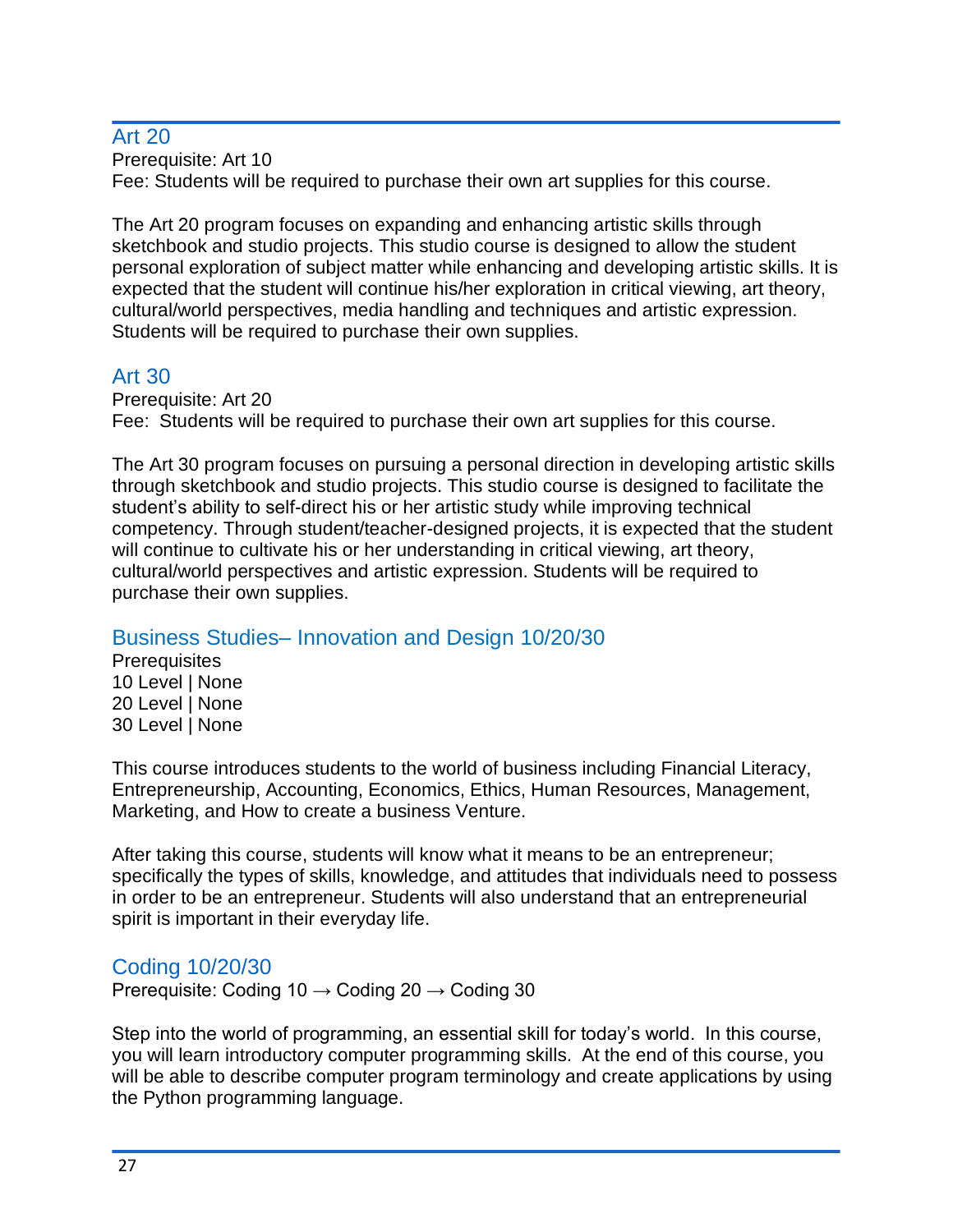#### Communication Technology - 10/20/30

Prerequisites: Level | None Level | Com Tech10 OR Photography 10 OR Audio/Video 10 Level | Com Tech20 OR Photography 20 OR Audio/Video 20

"Regardless of the changes in technology, the market for well-crafted messages will always have an audience" - **Steve Burnett**

Communication Technology is a course about creating visual ways to communicate. Students will learn aspects of Photography, Video Production, Design, and Web Page Creation in order to communicate with an audience. The course focuses on using the Adobe suite to design, create, manipulate and enhance your digital communication.

#### Creative Writing 15/25/35

Prerequisite: Creative Writing 15  $\rightarrow$  Creative Writing 25  $\rightarrow$  Creative Writing 35

Creative Writing 15/25/35 is a blended class where students will follow their interests and passions, writing in a variety of specific creative genres. Students will build and manage their own portfolios and participate in an actual publishing process. We encourage students to experiment with new ideas, concepts and processes in their writing. This course is a load of fun, and a great place to push one's boundaries!

#### Film and Media Arts 15/25/35

Prerequisites: Level | None Level | level 15 OR demonstrate disciplinary knowledge and creative capacity Level | level 25 OR demonstrate disciplinary knowledge and creative capacity

Film and Media Arts are highly visible in contemporary culture. The purpose of Film and Media Art is to provide learning experiences where students investigate, explore and create film and media art from an artistic perspective. Students will engage in deepening their knowledge of film through the authentic exploration of the medium. Film and Media Art creates the environment through which students engage with and explore contemporary and historical art forms, and create art that integrates narrative, technical and artistic elements. Through authentic cinematic learning experiences, students will expand their responsibility to be positive contributors to the quality and richness of Alberta's culture, communities, and society.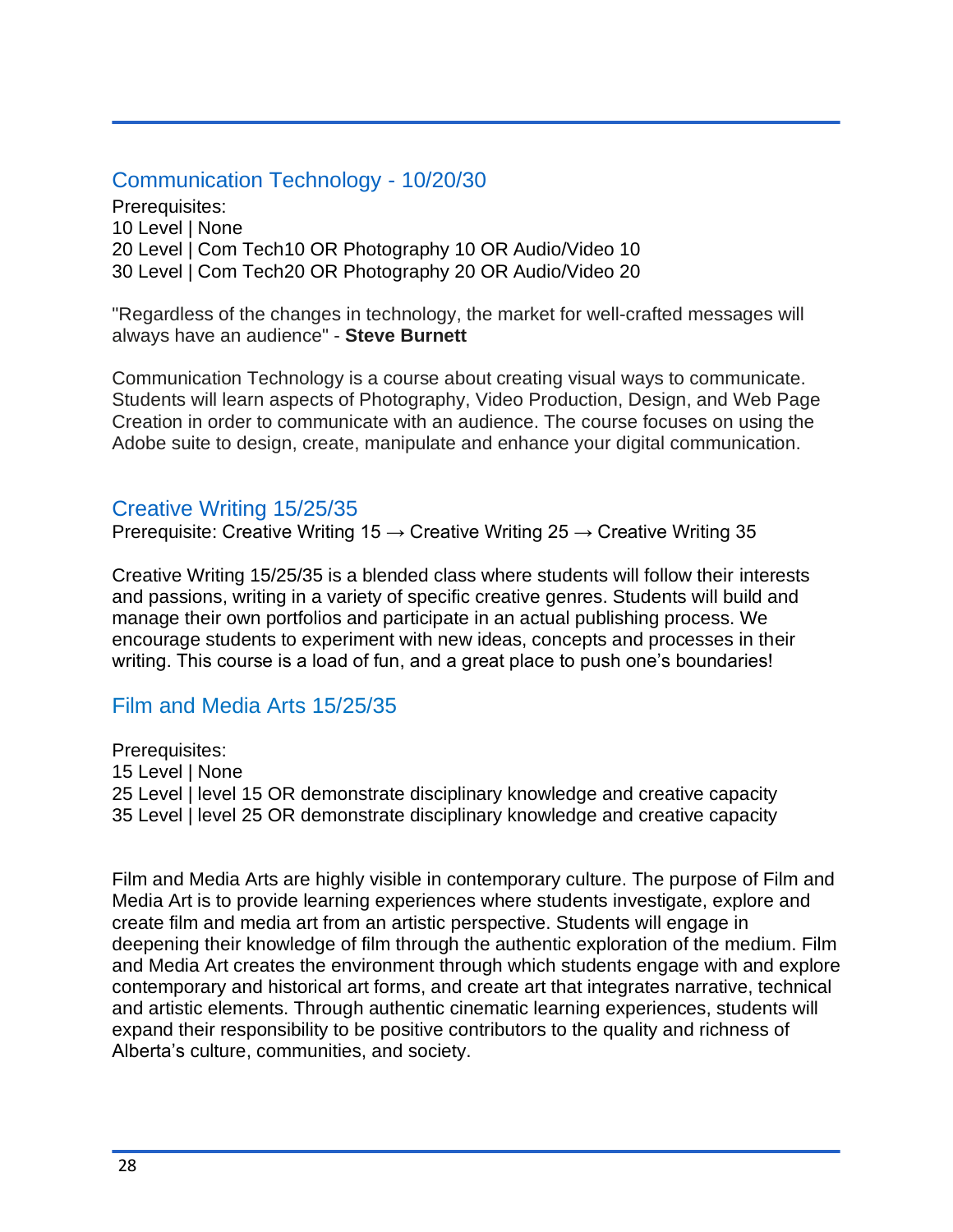#### Foods 10/20/30

Prerequisite: Foods 10 – none Foods 20 & 30 – FOD1010 (the safety module in Foods 10)

Foods 10 is the introduction to Foods. Each module successfully completed is worth one (1) credit. The three modules that will be offered are Food Basics, Contemporary Baking and Meal Planning. This course is 40% theory and 60% practical.

Foods 20 is a continuation from Foods 10. The course is set up in module form and for each module successfully completed, the student will receive one (1) credit (five modules will be offered). This course is 40% theory and 60% practical.

Foods 30 is a continuation from Foods 20. The course is set up in module form and for each module successfully completed, the student will receive one (1) credit (five modules will be offered). This course is 40% theory and 60% practical.

#### Forensic Science 25/35

Prerequisite: Forensic Science 25 – successful completion of Science 10 Forensic Science 35 – completion of Forensic Science 35

Forensic science is the application of scientific principles, methods, and technologies for the purpose of solving debates including legal proceedings. Through the study of forensic science, students are given the opportunity to explore how scientific concepts from a variety of disciplines (biology, chemistry, and physics) apply specifically to this unique field. This course will promote the importance of scientific literacy and problem solving techniques.

#### French 3Y 10/20/30

Prerequisite: French 10  $\rightarrow$  French 20  $\rightarrow$  French 30

This is a three-year French program for students with no previous exposure to French (French 9Y is for students who started studying French in grade 4). It is designed to give students instruction in understanding, speaking, reading and writing the French language. It also introduces the students to the contemporary values and cultural aspects of the various groups of French-speaking people.

French 10 focuses on the development of communicative competence in French and therefore a large emphasis is placed on the cultivation of listening and speaking skills. Students will learn to express themselves in present, past and future tenses and will be able to talk about family professions and clothes. Students will complete various cultural inquiry projects throughout the semester. In-class storytelling and authentic cultural field trips are used as important tools in language acquisition.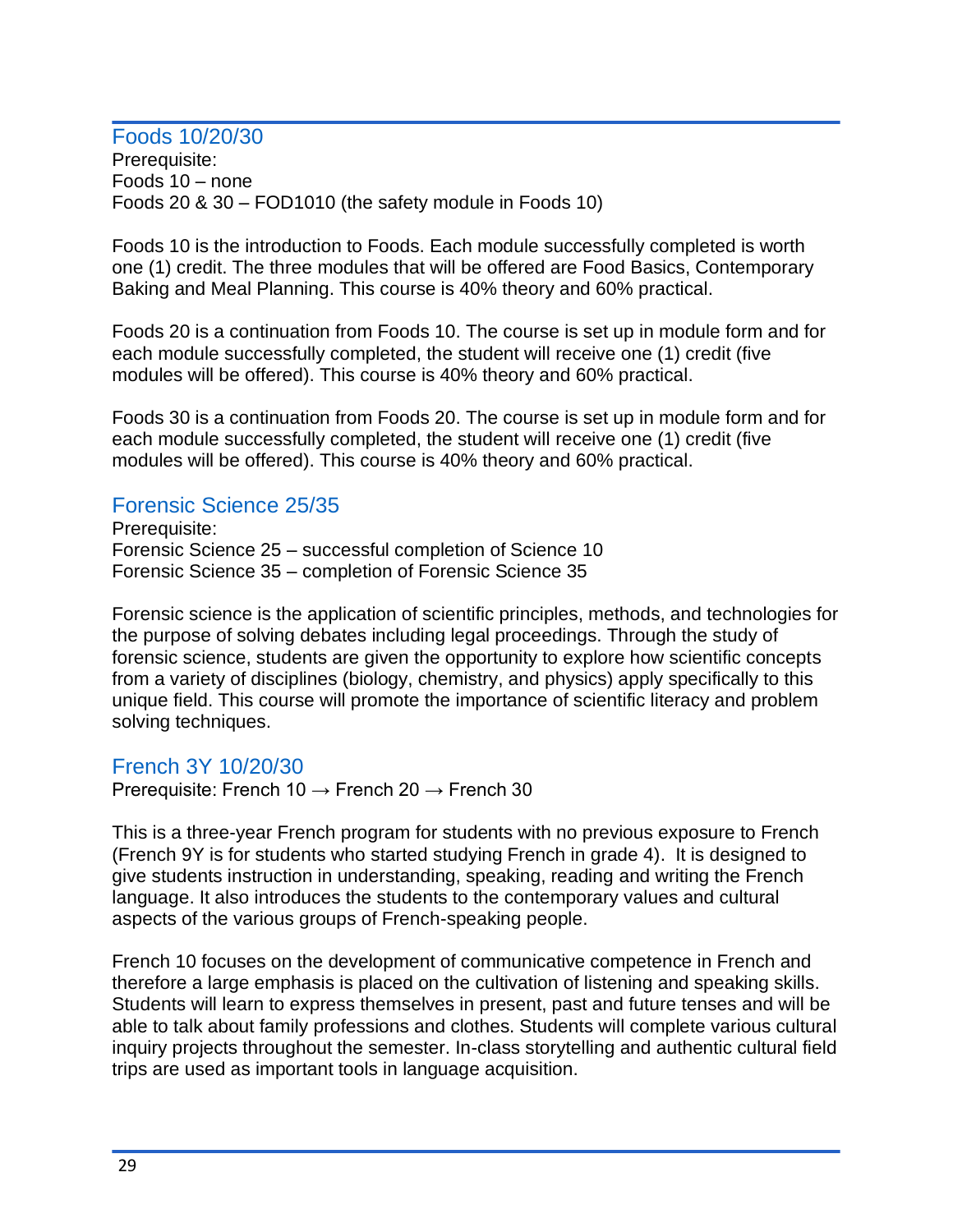French 20 continues to develop communicative competence in French. Students will engage in discussions about novels, songs and films to further their language comprehension and production. They will learn to express themselves in the past, using both the passé compose and l'imparfait. Other key grammatical concepts woven into inquiry projects are commands as well as the comparative and superlative. Authentic cultural experiences and exploration of real-world scenarios for language use are the basis for this course.

In French 30, all four language skills (listening, speaking, reading and writing) receive equal emphasis. Novel and film studies, as well as authentic cultural experiences, will continue to be used to explore cultural and linguistic concepts. Language concepts explored will be the conditional, the subjunctive, and direct and indirect object pronouns. Students are required to become more independent learners and must expect to hear and use French in class on an increasing basis. 30-level students will focus on language as an important skill for increased employability and servant leadership opportunities as they move on from High School.

#### General Psychology 20

#### Prerequisite: none

This introductory psychology course is designed to help students develop a curiosity about human behavior, both normal and abnormal. Students will gain an introductory understanding of the methods of psychological study, including famous experiments. Students will also gain an awareness of biological influences on behavior, including the brain, consciousness, sleep and dreams. This course will help students develop an understanding of the concept of abnormal psychological behavior as well as the treatments for such.

#### Legal Studies 10/20/30

Prerequisites: Level | None Level | None Level | None

Students in Legal Studies can expect to learn about specific laws, legal concepts, and both historical and contemporary legal issues pertaining to specific areas of law, including:

| <b>Public Law</b>  | Environmental Law   | Negligence & Tort Law     |
|--------------------|---------------------|---------------------------|
| <b>Private Law</b> | Aboriginal Law      | <b>Small Business Law</b> |
| Relationship Law   | Law & The Traveller | Controversy & Change      |
| <b>Family Law</b>  | <b>Property Law</b> | <b>Landmark Decisions</b> |
| Employment Law     | Dispute Resolution  | <b>Criminal Law</b>       |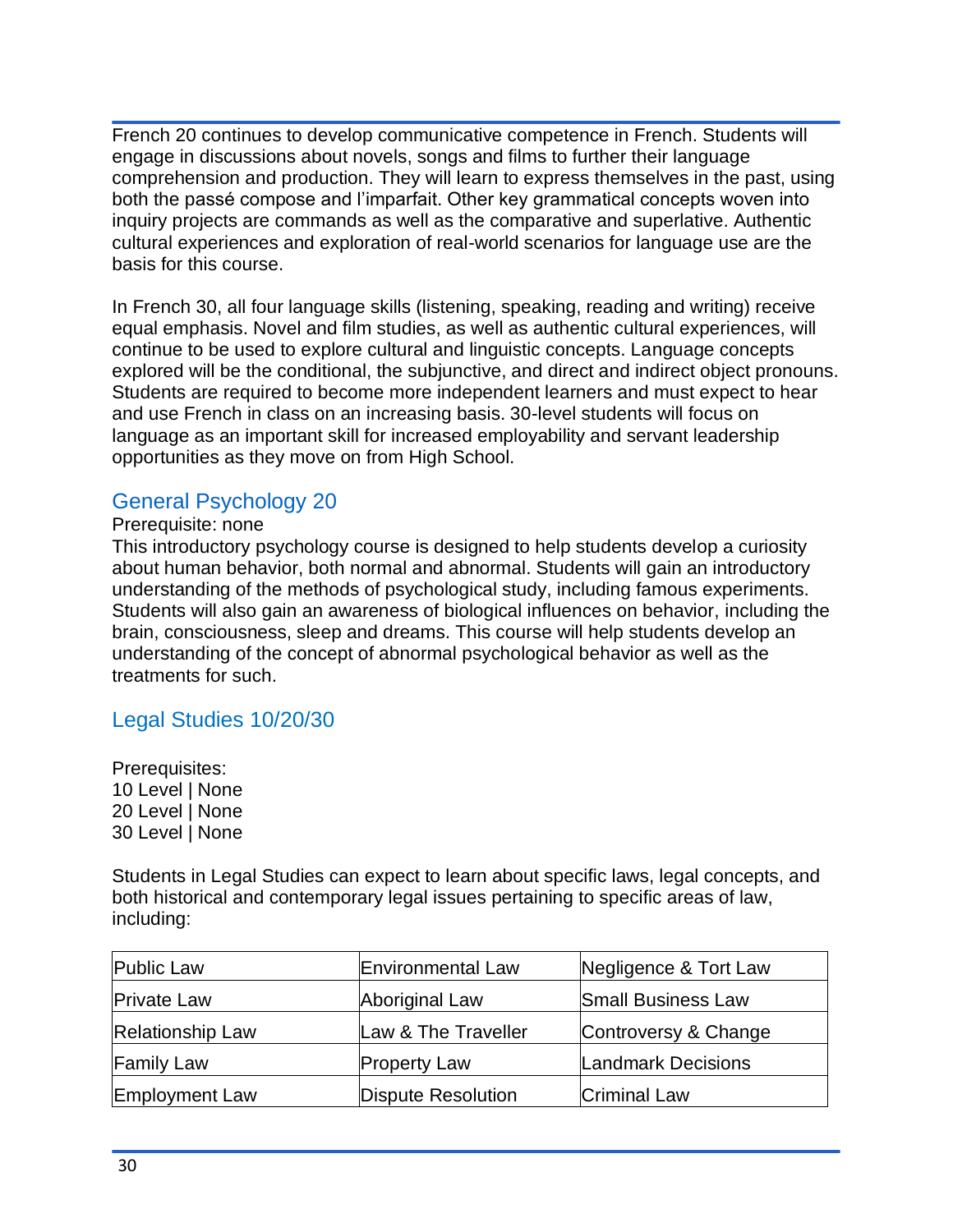In addition to the General and Specific Outcomes in each particular module, students in Legal Studies will:

- Explore to understand the nature and function of law and specific legal concepts in society
- Develop and execute skills and processes for conducting legal research and inquiry
- Communicate legal knowledge to demonstrate their understanding of legal concepts, legal curriculum, and legal events, issues, or ideas

#### Personal Wellness

Prerequisite: None

This course will guide students to better understand various facets of mental health, and it also provides a look at what practices can best support one's mental health.

#### Photography - 10/20/30

**Prerequisites**  Level | None Level | Com Tech10 OR Photography 10 Level | Com Tech20 OR Photography 20

"To me, photography is an art of observation. It's about finding something interesting in an ordinary place… I've found it has little to do with the things you see and everything to do with the way you see them."— **Elliott Erwitt**

Get ready to create art from interesting things in ordinary places. Students will use either a cell phone camera or a DSLR to capture a variety of photos, learn to edit them with Photoshop, and evaluate their photos according to the elements of composition and exposure. Topics include Outdoor photography, Portrait photography, Black and White photography, Lighting, Photojournalism, and The Digital Darkroom. The school has some DSLR cameras that may be signed out.

#### Physical Education 20/30

Prerequisite: Physical Education 10  $\rightarrow$  Physical Education 20  $\rightarrow$  Physical Education 30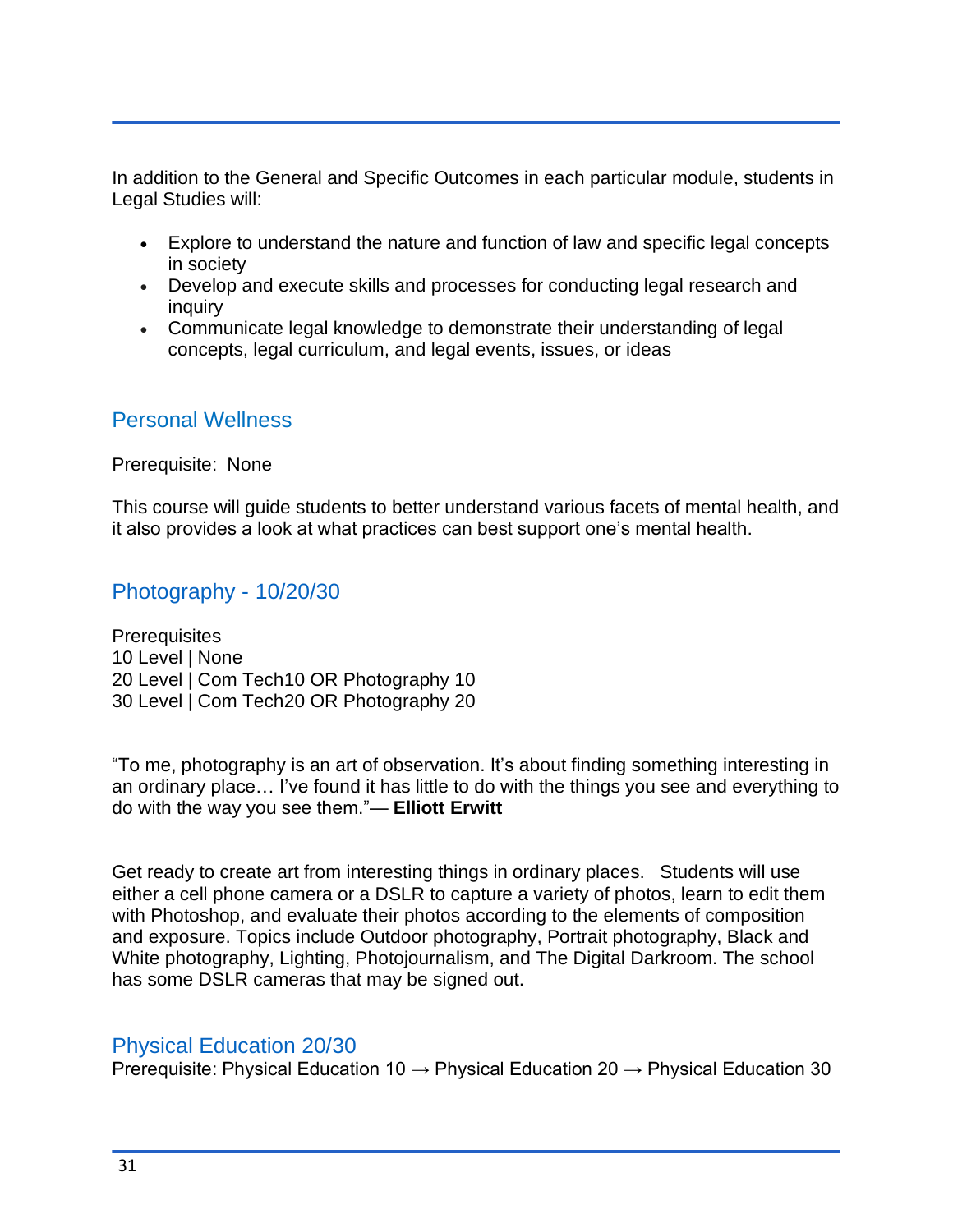Online physical education requires students to regularly attend activities they have organized to receive the course credit. The teacher may at times ask students to attend a class in person. This, however, will not be mandatory.

#### Sociology 20

Prerequisite: none

This introductory sociology course is designed to help students develop a better understanding about group behavior (including cults). Students will gain an awareness of cultural influences on behavior including social norms, traditions and unwritten rules. This course is designed to help students develop an understanding of the concepts of social pressure and how powerful it can be (i.e., the Genovese Effect, etc.). Students will be given the opportunity to explore some of the most influential sociological studies (such as Stanford Prison, Milgram Shock, etc.).

#### Sports Medicine - 10/20

Prerequisite: Sports Med. 10  $\rightarrow$  Sports Med. 20

Sports Medicine 10 is a module-based course that will appeal to students who are interested in careers in athletic therapy, physiotherapy, chiropractic, massage, medicine, nursing, paramedic or physical education. Course material covers topics such as human anatomy, with a focus on the skeletal and muscular systems, and the treatment of minor and major injuries.

Sports Medicine 20 is a module-based course that is a continuation of the Sports Medicine 10 course. In this course, there is a major focus on common sporting with one unit focusing solely on the knee. Students will complete 10 training hours with a team. The goal of this program is to have student's progress from the theoretical knowledge gained in the Sports Medicine 10 course, to more practical application of skills throughout Sports Medicine 20. The emphasis of this section of the course will be on pain and injury management.

#### Western World History 30

Prerequisite: None

Western World History will explore more than the three thousand years of history, starting with the birth of Ancient Greece and ending with the creation of the Internet. We will watch the rise and fall of great civilizations, witness epic battles, experience plagues and political upheavals, and see new inventions change the course of history. Along with learning more about our shared history, this class will also explore how history itself is written.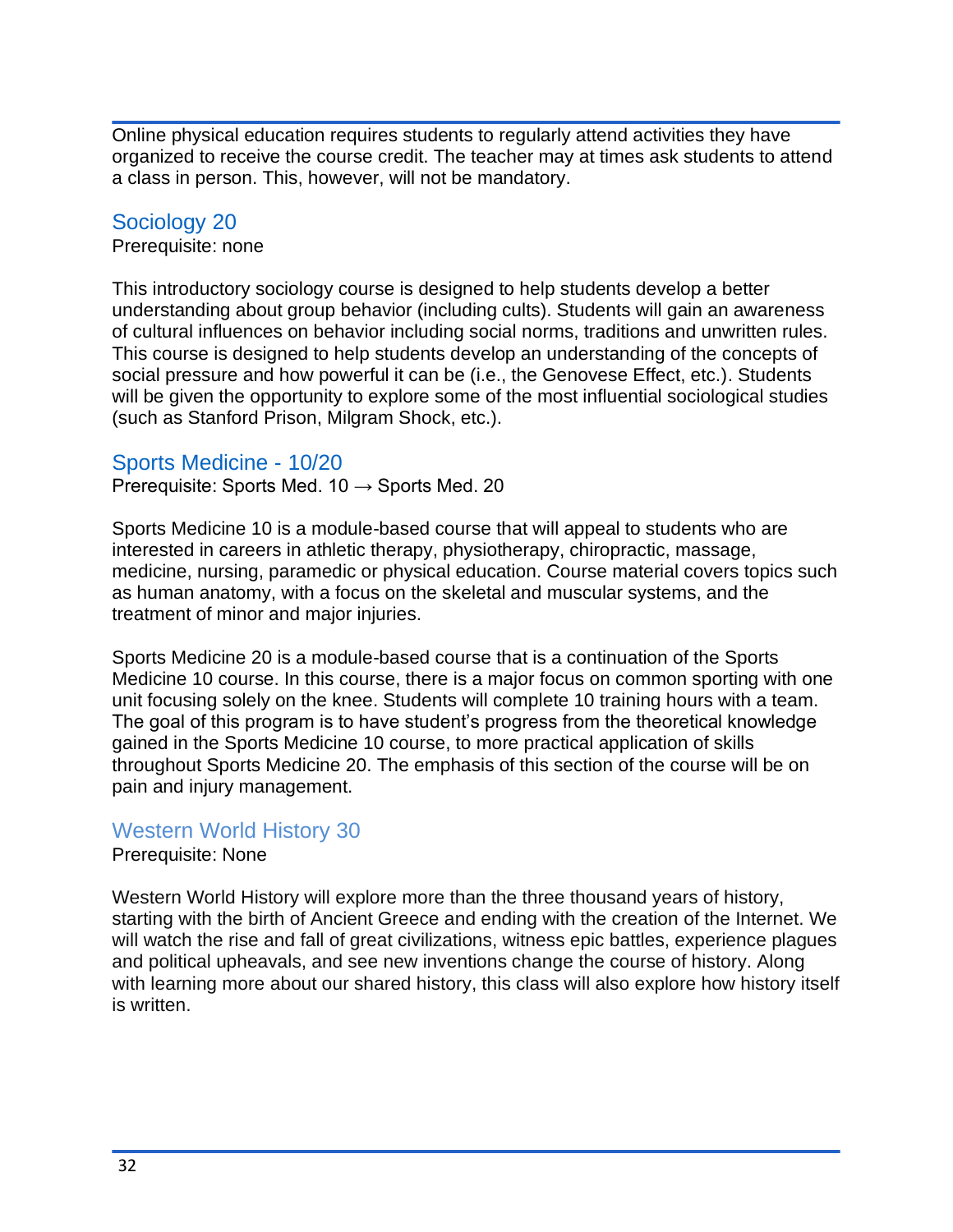#### World Geography 30 Prerequisite: None

This course will introduce you to many concepts in physical and cultural geography. The term geography is very broad in meaning. Most people think of geography as places on a map and statistics about people, resources and industry. Certainly, geography does include these things, but it includes much more as well. Physical geography is concerned with the processes that affect the earth. This includes the formation of landforms, weather and climate, and soils and vegetation. Cultural geography is concerned with human aspects of geography. Land use, settlement, industry, resources, and environmental effects are all part of this branch of geography. Cultural geography is also concerned with the ideas of place and time or the use that is made of any particular place at any given time. Learn about all of this and more in World History 30!

#### Yoga- 10/20/30

In Yoga students experience the health benefits of the discipline of yoga and develop skills that enable them to develop well-being, balance multiple aspects of their lives, and manage priorities. Yoga is a holistic pursuit of wellness where students are encouraged to challenge their limits, both physically and psychologically. By experiencing these challenges, while learning in a supportive group setting, students will gain a better sense of identity, both as individuals and as active agents of a broader world.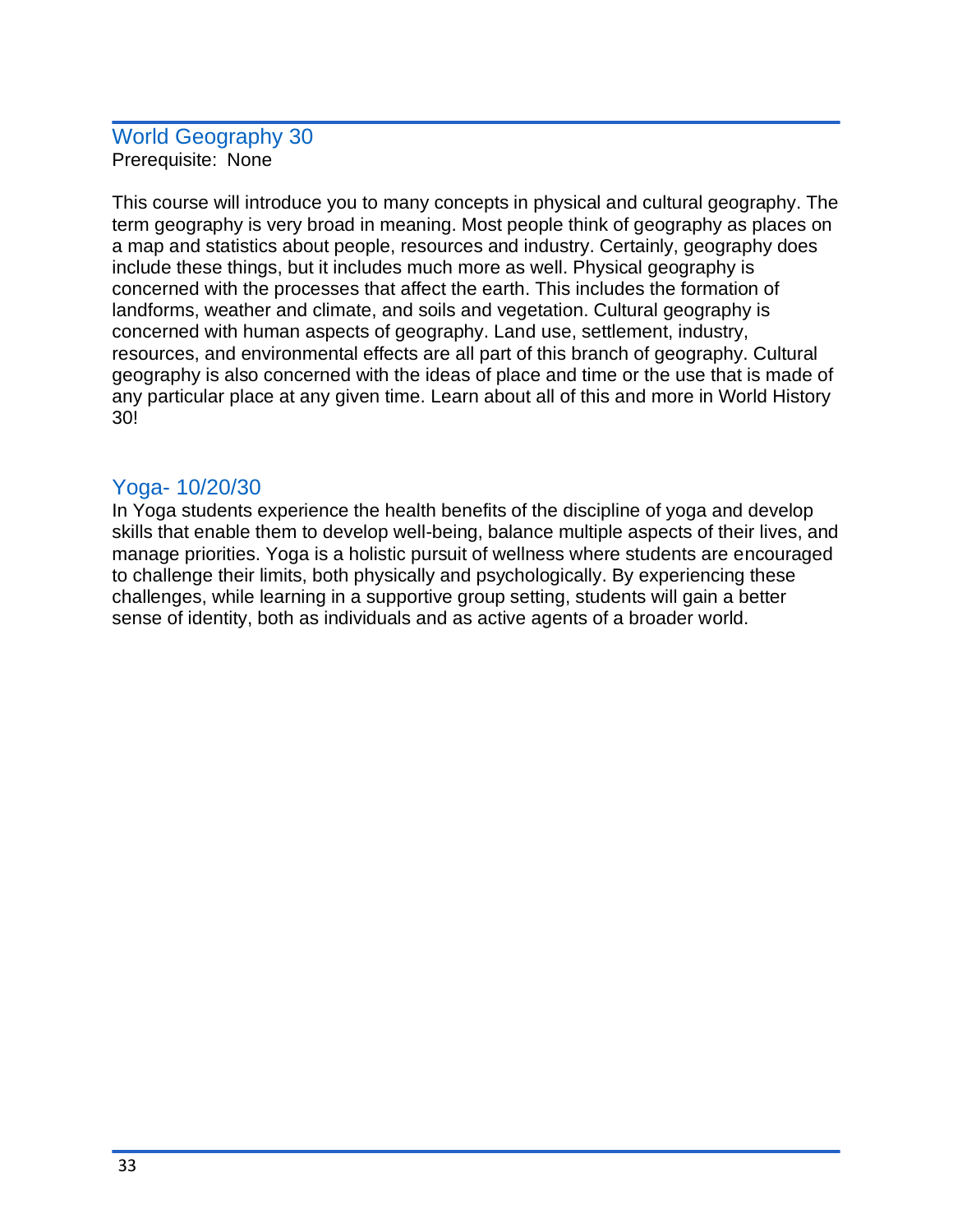#### Work Experience 15/25/35 (connect with Guidance Counsellor)

Prerequisite: HCS3000 and having a job

These courses are offered outside of the timetable and off-campus at the student's place of employment. They can register in Work Experience 15, 25 or 35 for a minimum of 3 credits up to a maximum of 10 credits. Each work experience course is time based, with one (1) credit being awarded for every 25 hours worked. Students can earn up to 30 credits, with 15 credits being used towards their graduation requirements. If you are interested in work experience, please connect with the Guidance Counsellor, Christiana Van Ysselsteyn.

- The purpose of work experience is to familiarize students with the world of work, giving them the opportunity to gain skills for success in the workplace.
- Students sign a contract with their employer covering the full semester.
- This course includes an online blog component which allows students to participate in discussions about workstations, work habits, and job readiness. Participation in blogging activities is mandatory and graded.
- In order to begin work experience, students must first have successfully completed HCS3000 (Workplace Safety Systems), and online safety course worth 1 credit.
- · Supervision and evaluation are the responsibility of both the off-campus education coordinator (a certified teacher) and the workstation supervisor (the employer).
- · Students can earn credits toward their requirements for graduation. For each 25 hours worked, one (1) credit is granted, provided all assignments and evaluations are completed and above standard.
- An Individualized Training Plan is developed to outline the learning outcomes and progression of learning for the duration of the placement.